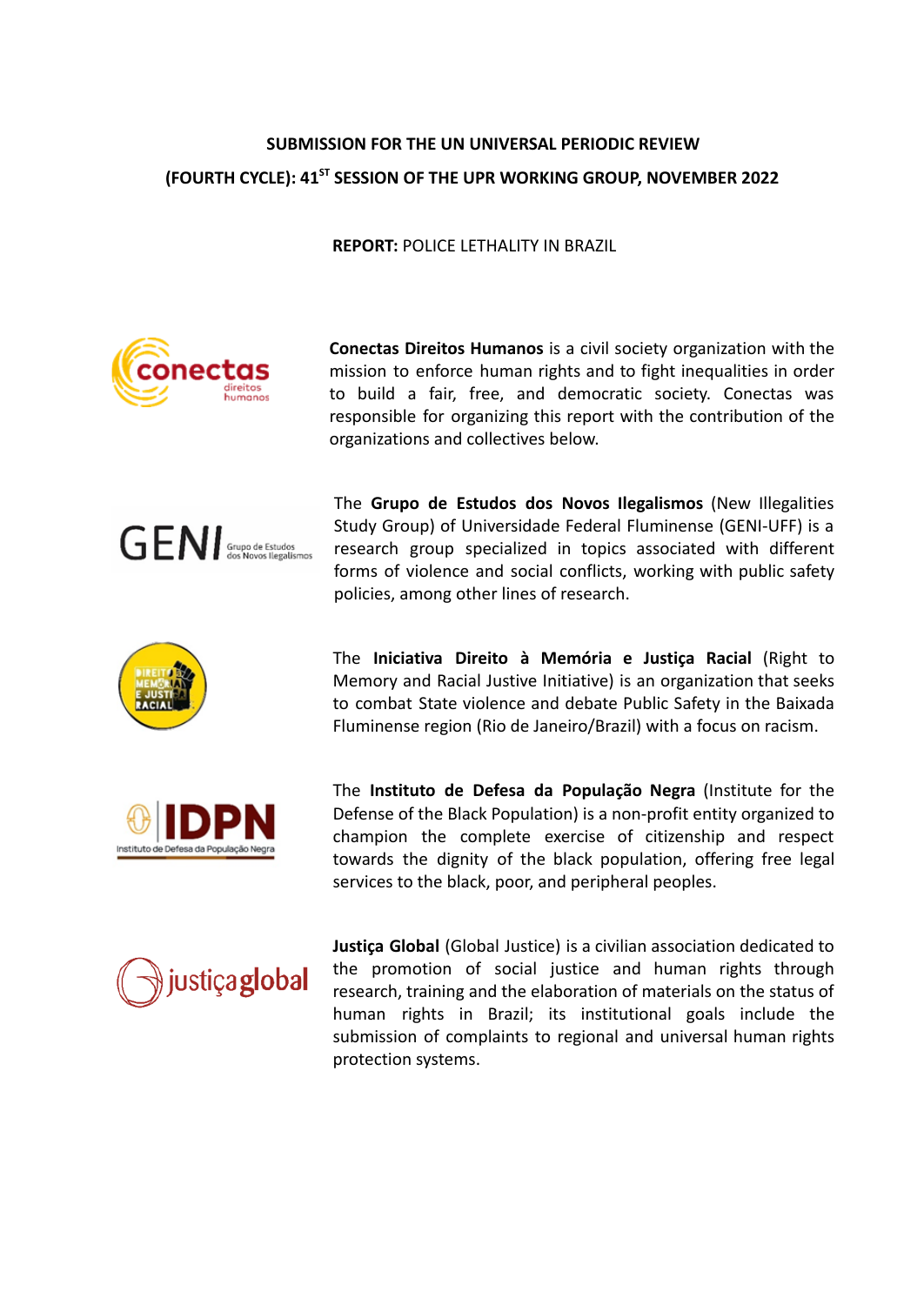#### **INTRODUCTION**

**1.** Police brutality continues to be a common and widespread practice in Brazil, even though this policy has long been identified. During a visit in the year 2000, the United Nations Special Rapporteur on Torture, Nigel Rodley, stated that: "The military regime period, from 1964 to 1985, characterized by torture, forced disappearances, and extra-judicial executions, still looms large over the present democratic regime<sup>[1]</sup>.

**2.** All people have the right to life, to the due process of law and to an impartial trial, and arbitrary or extrajudicial executions are inadmissible. However, several studies denounce a different reality in Brazil, with escalating police violence and high fatality rates in the country.

#### **METHODOLOGY**

**3.** Thus, this report shall now address the points corresponding to the recommendations made to Brazil in the 3rd cycle of the Universal Periodic Review and points out the status of implementation or non-implementation and non-compliance with these recommendations:

- General assessment of recommendations regarding extrajudicial executions committed by public safety agents in Brazil,
- Relation to the ADPF (action against the violation of a constitutional fundamental right) No. 635, pending at the Federal Supreme Court and exposure of data on the increase of police lethality, in disregard with the provisional measure imposed by the Brazilian Supreme Court;
- Failure to comply with the recommendations against discrimination towards vulnerable populations and racism as the focus of the debate on the lethal outcomes of police work;
- Maintenance of the concept of "auto de resistência" (resistance to authority) in police activities and large-scale operations, resulting in severe violations of human rights;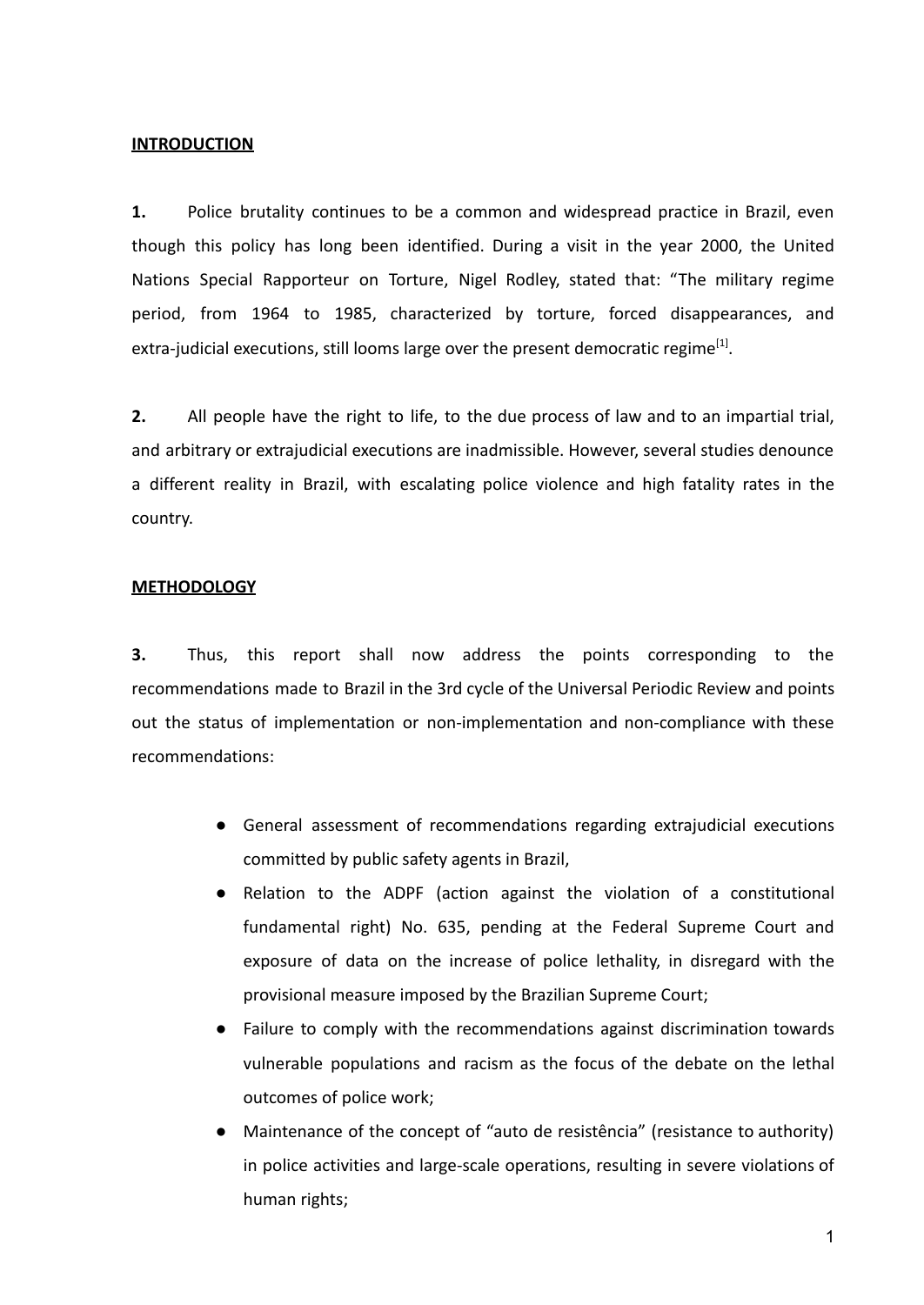- Setbacks in measures meant to strengthen investigations in cases of rights violations by public safety agents;
- Attachments and references.

## **OVERALL ASSESSMENT**

**4.** Recommendations **32 (United Kingdom of Great Britain and Northern Ireland), 33 (Italy), 34 (Malaysia), 42 (Colombia), 59 (Rwanda), 69 (Haiti), 70 (Venezuela), and 71 (Germany)**, which involve legislation on extrajudicial executions by law enforcement officers, as well as measures to reduce homicide rates and to prevent abuse, are not being implemented. As this report will expose, there are strong elements that ratify setbacks on the subject at hand.

**5.** The **Basic Principles on the Use of Force and Firearms by Law Enforcement Officials**, adopted at the Eighth United Nations Congress for the Prevention of Crime (1999), continue to be disregarded in Brazil, as well as the **Convention Against Torture and Other Cruel, Inhuman or Degrading Treatment or Punishment**, adopted at the United Nations General Assembly (1984), the **Code of Conduct for Law Enforcement Officials** adopted at the United Nations General Assembly (1979), as well as the Minnesota Protocol on the Investigation of Potentially Unlawful Killings (1991), updated by the United Nations Human Rights Council in 2016, and the Istanbul Protocol for the Effective Investigation and Documentation of Torture and Other Cruel, Inhuman or Degrading Treatment or Punishment (1999) – in other words, basic guidelines for compliance with international treaties that are foundational in the area of human rights protection and assurance are disrespected.

**6.** Among the most recent stances of the Federal Supreme Court on the subject, a determination was made to observe the terms of international treaties in the Judgment Certificate of the Provisional Measure regarding ADPF (action against the violation of a constitutional fundamental right) No. 635, which, issued in February 2022, included in the decision the recognition that, "pursuant to Basic Principles on the Use of Force and Firearms by Law Enforcement Officials", the use of lethal force by State agents would only be justified in the following "extreme cases": (i) "upon depletion of all other means, including non-lethal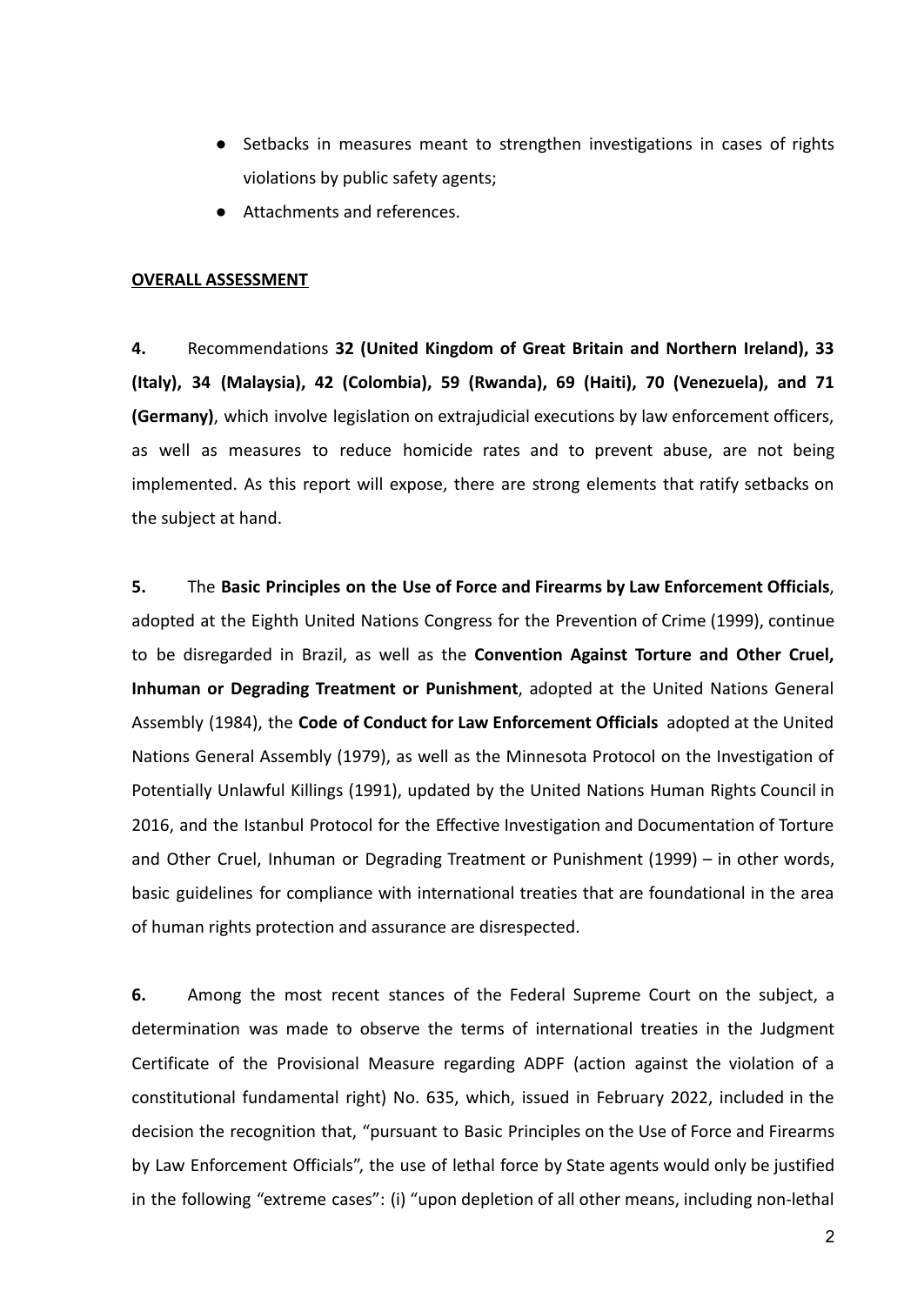weapons, if it is" (ii) "necessary to protect life or prevent serious harm", (iii) "resulting from a concrete and imminent threat"[2].

**7.** In this report, the mention of the ADPF (action against the violation of a constitutional fundamental right) No. 635, filed in November 2019, is justified both by the emblematic character of the political-administrative context of the State of Rio de Janeiro when dealing with police lethality, and for the developments inherent to the proceedings at the Federal Supreme Court.

**8**. An ADPF is appropriate when there is a generalized violation of human rights, a structural omission on the part of the three branches of power, and when there is a need for a complex solution that requires the participation of all branches of power, with the generalized violation corresponding, in constitutional terms, to the "severe violation of human rights" described in article 109, paragraph 5, of the Constitution of the Federative Republic of Brazil of 1988<sup>[3]</sup>.

**9.** In Brazil, around 6,000 people are killed by the intervention of law enforcement agents each year. Out of this total number of murders by the police in Brazil, around 25% of them are concentrated in the state of Rio de Janeiro. The Rio de Janeiro police killed, in 2019 alone, 1,810 people. In summary, in a state with around 16 million people, its law enforcement kills more than four times the sum of deaths committed by all police forces in the USA, a country with over 327 million inhabitants. It is also essential to highlight that, in 2018, a federal intervention was carried out in the State of Rio de Janeiro, with the appointment of "military interveners" to command the area of public safety $^{[4]}$ .

**10.** While the police in Rio de Janeiro had an average participation of 15% of the total homicides in the state between 2013 and 2017, in 2018 – the year of federal intervention – this number increased to 28%, while in 2019, the year of far-right governments at the state and federal levels, law enforcement officers were responsible for almost 40% of all killings<sup>[5]</sup>.

**11.** Considering data from the Inter-American Development Bank, Latin America concentrates 8% of the world's population and accounts for 39% of all homicides in the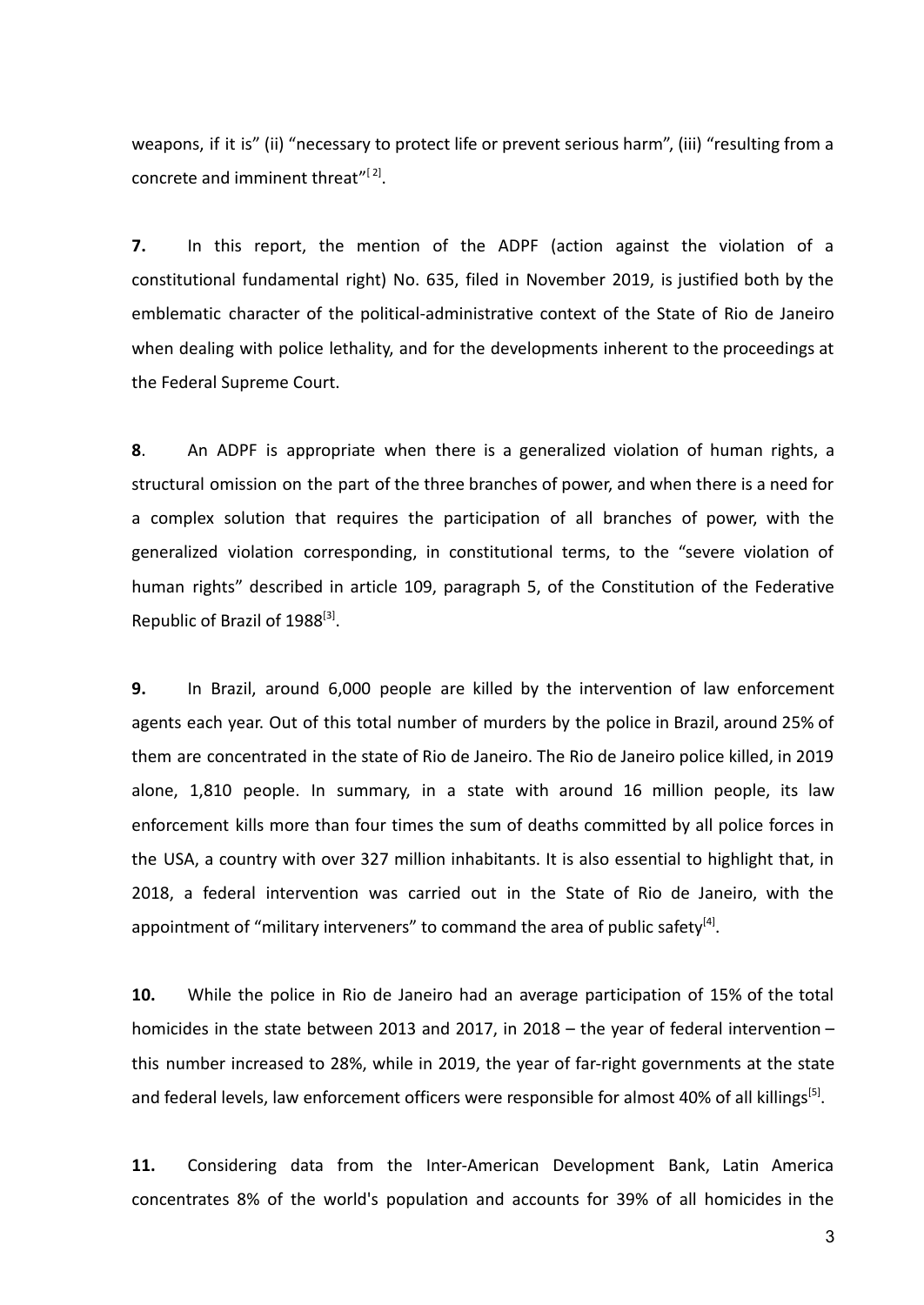world – about 144,000 homicides per year, on average, in recent years. Out of these 144,000 homicides across the region, Brazil concentrates an average of 65,000, which represents 45% of all homicides in Latin America<sup>[6]</sup>. As a result, Brazil, with 3.6% of the world population, accounts on its own for 18% of homicides in the world. Consequently, we can say that Latin America is the most violent region in the world and that Brazil concentrates the largest volume of these homicides, which is a situation that is driven by its law enforcement officials, by State violence.

**12.** In view of this analysis' commitment regarding the recommendations of the 3rd Cycle of the Universal Periodic Review made in relation to Brazil, it is essential to retrace part of the history of ADPF 635 in this report. One must start by observing that Rio de Janeiro has displayed an uninterrupted escalation of police lethality since 2014, with a 313% increase in the number of deaths due to the intervention of state agents during this period. It is worth noting that, over these years, between 2013/2014, policies meant to reduce police lethality were dismantled, combined with the serious crisis that led the State Government of Rio de Janeiro to fiscal bankruptcy in 2015 $^{[7]}$ .

**13.** Not even after the installation of the tax recovery regime did the police lethality levels stop increasing, reaching an apex in 2019. The 2018 federal intervention brought Army troops to join the already violent Rio de Janeiro police forces in armed incursions into the favelas, contributing to the increase in killings resulting from these actions, and the extinction of the Public Safety Secretariat (SESEG) granted greater autonomy to law enforcement and rendered the political and administrative control of police lethality unfeasible. It was only in 2020, when the Supreme Court (STF) determined the restriction of police operations in the state of Rio de Janeiro during the COVID-19 pandemic through ADPF 635, that this trend apparently showed signs of decline (See Graph 1, attached)<sup>[8]</sup>.

**14.** The decision to restrict police operations was the most important measure in recent decades to preserve life in Rio de Janeiro. Police lethality in 2020 decreased by 34% compared to the previous year, the largest annual reduction in the last fifteen years. One must note that this occurred concomitantly with a reduction both in crimes against life (24%) and in crimes against property (39%). This last fact should be highlighted, because it proves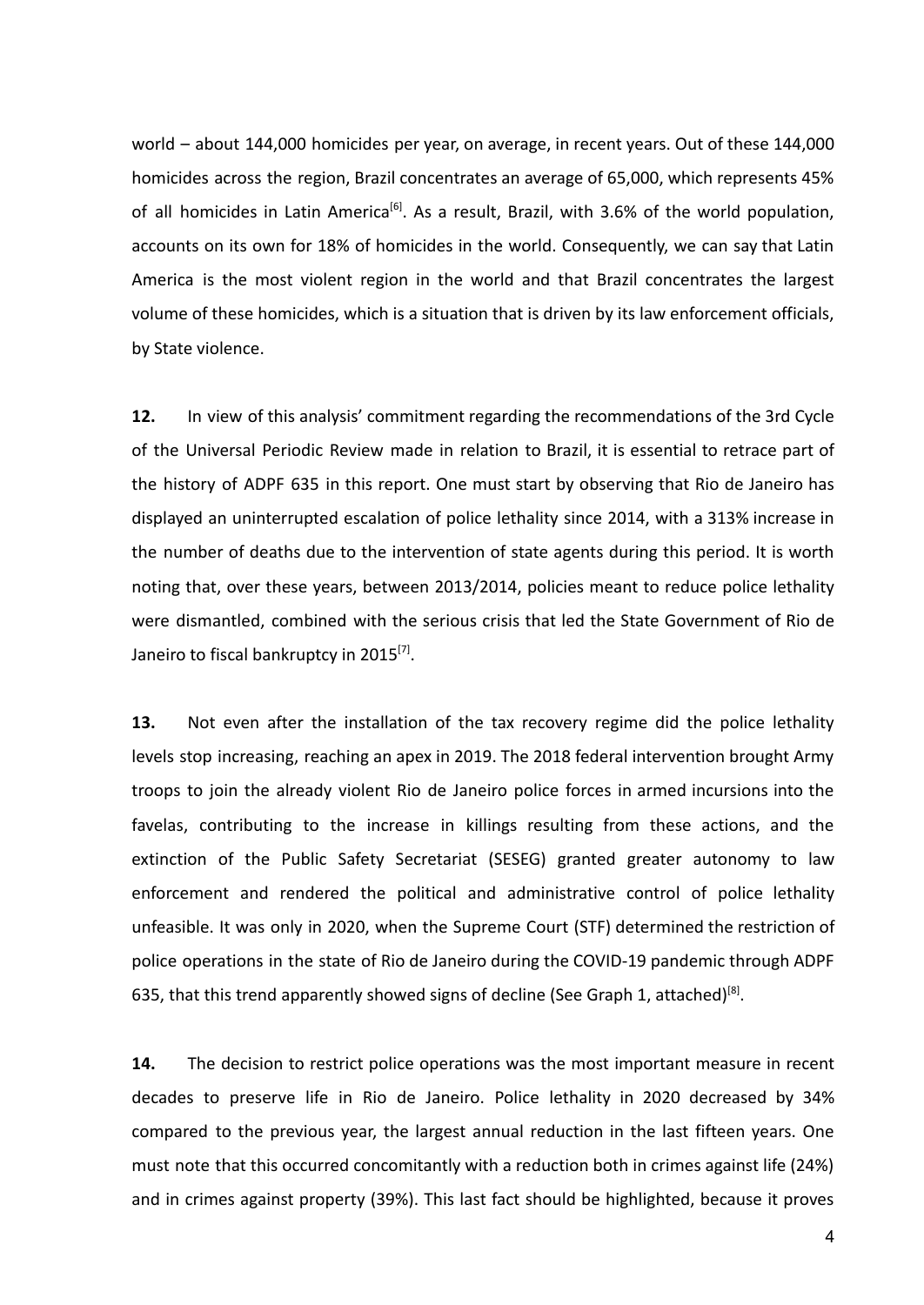that respect towards human rights, the dignity of human life, and the confrontation of police lethality are not opposed to efforts to control crime  $-$  in fact, the opposite is true<sup>[9]</sup>.

**15.** However, these advances were lost due to the non-compliance with the decision of the highest court in the country by the political and police authorities of the state. As highlighted by the Grupo de Estudos dos Novos Ilegalismos (GENI/UFF), it is possible to identify the delimitation of three very different moments during the validity of the Federal Supreme Court Decision.

**16.** At first, between June and September 2020, the preliminary decision was reasonably obeyed, with a reduction in the number of police operations and, therefore, in police lethality levels, with a decrease in both crimes against life and crimes against property; in a second moment, between October and December 2020, the decision was disobeyed and there was a significant increase in the number of police operations and police lethality, in addition to an increase in crimes against life and property; in a third moment, between January and April 2021, a clear disregard towards the decision was perceived, with the number of police operations and police lethality levels surpassing the levels prior to the preliminary decision of the Supreme Court, consolidating the growth trend of crimes against life and property<sup>[10]</sup>. (See Graph 2 attached).

**17.** Failure to comply with the decision of the STF was also analyzed by the Iniciativa Direito à Memória e Justiça Racial (IDMJR), which monitored the conduct of police operations in the Baixada Fluminense region for a year, based on the injunction that prohibited police operations during the pandemic throughout the territory of Rio de Janeiro. During the first year in which police operations were prohibited throughout the state, IDMJR monitored a total of 415 police operations that took place in the Baixada Fluminense region alone. These police operations resulted in 69 people being killed and 146 people being injured and/or shot. Of the total operations, 93% were carried out by the Military Police Force, with the 39th Military Police Battalion alone being responsible for 107 of these operations, all of which took place in the municipality of Belford Roxo, a territory that is also occupied by militias<sup>[11]</sup>.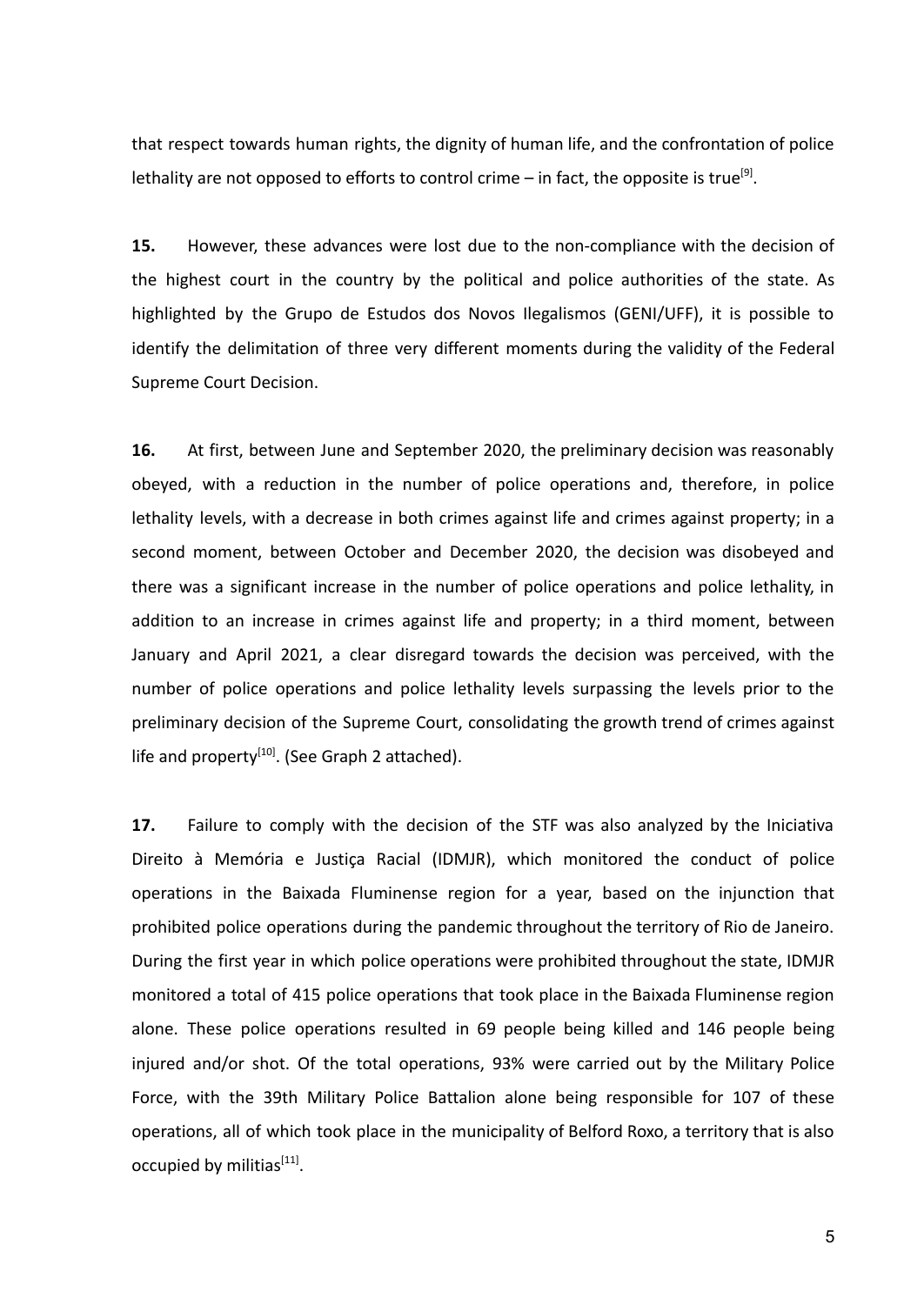**18.** In view of this specific situation of human rights violations in the Baixada Fluminense region, one must also recall the complaint made in January to the Inter-American Commission on Human Rights by the IDMJR, through the report "Police violence against residents of the municipality of Belford Roxo/RJ – Brazil". Highlighting undeniable signs of racism during police operatins, the report also addressed the Rapporteurship on the Rights of People of African Descent and Against Racial Discrimination of the Inter-American Commission on Human Rights.

**19.** A portion of the complaint reported the violations that occurred during a mega-operation by the police carried out on January 11, 2021 at the Roseiral Complex, in Belford Roxo, with the use of armored vehicles, "caveirões" (police trucks), and a large number of agents from different tactical groups, such as the Special Police Operations Battalion (BOPE), the Canine Action Battalion (BAC), and the Shock Police Battalion (BPChoque). The mega-operation marked the installation of the 1st Police Post of the 39th Military Police Batallion (BPM), giving rise to a period of resurgence of violence in the region, with twenty homicides resulting from police intervention having been accounted for in one week, in addition to cases of forced disappearance<sup>[12]</sup>. In total, the mega-operation lasted 100 continuous days – accounting for 26 police operations, 28 shootings and 03 massacres that resulted in the murders of more than 30 people<sup>[13]</sup>.

**20.** The signs of institutional racism in the actions denounced by the IDMJR were approached with the monitoring of police lethality rates observed in seven Brazilian states (Bahia, Ceará, Maranhão, Pernambuco, Piauí, Rio de Janeiro and São Paulo), in the year 2020, by the Safety Observatory Network, which states that black people are the ones who die the most in police actions, regardless of the size of the black population in the geographical location. The report prepared in 2021 by the Network even highlights cases of children who were "killed by state forces" as enemies. The report vehemently attests that "the existence of racialized target profiling by the police"<sup>[14]</sup> persists in Brazil . This is, therefore, yet another set of evidence of **non-compliance with recommendations 42 (Colombia), 65 (South Korea), 69 (Haiti), and 98 (Indonesia).**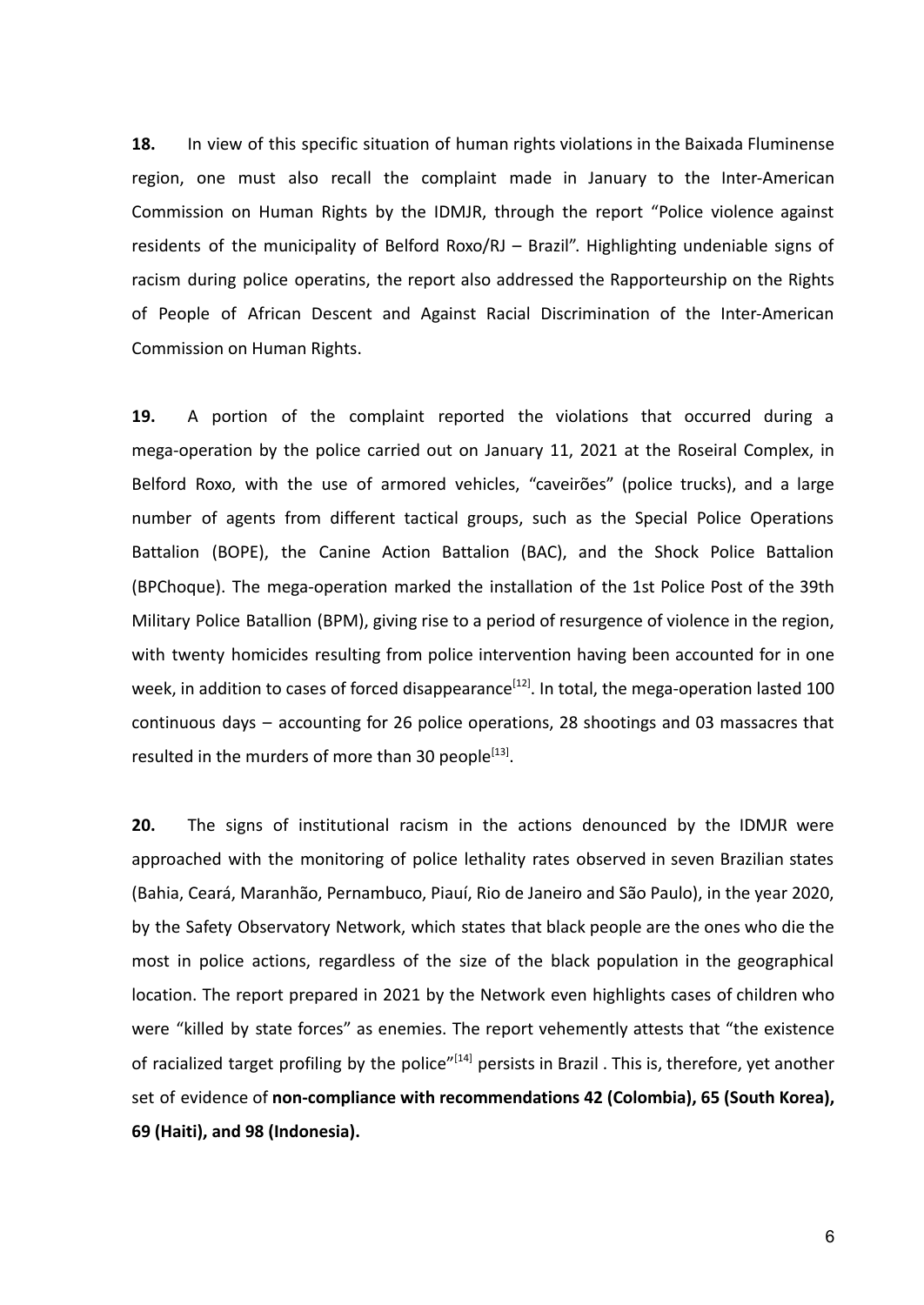**21.** Considering specifically the practice of racial profiling and arbitrary arrests by the police and safety forces, discussed in recommendation **98 (Indonesia)**, it is worth noting that the **disregard** is evidenced by the growing number of cases of judicial errors based on photographic recognition in multiple Brazilian states, as observed through the analysis of the National Council of Public Defenders-General (Condege), which shows how cases of arrest due to judicial errors based on photographic recognition occurred in ten Brazilian states, and out of the thirty-two accused individuals affected, twenty-four of them were black<sup>[15]</sup>.

**22.** Specifically addressing an aspect of recommendation **42 (Colombia),** which suggests avoiding "racially biased practices or practices based on race against, among others, vulnerable minorities, such as against LGBTI people", it is essential to amplify the complaints already in course on the specific elements of violent acts perpetrated by armed state law enforcement agents on duty when the victims are black women and/or black LGBTI+ people. The violations of rights perpetrated by state agents in militarized contexts are part of the trajectories of people residing in favelas and peripheral areas in very different ways – and such variations are directly linked to the social markers of race, gender, sexuality, and age<sup>[16]</sup>.

**23.** The case of the beating and killing of Luana Barbosa dos Reis Santos in the municipality of Ribeirão Preto (SP) sheds light on **the failure to comply with recommendation 42 (Colombia), as well as evident setbacks in that regard:** on April 8, 2016, during an incursion by the São Paulo State Military Police into the Jardim Paiva II neighborhood, Luana Barbosa was brutally beaten by three police officers for having claimed her right to be searched by a female police officer. The beating took place in front of Luana's son, who was 14 years old at the time. After the beating, Luana was taken inside the vehicle to give a deposition at the police station - the police report recorded the police officers' narrative as victims of consummated bodily harm and contempt, and Luana, unconscious due to the injuries suffered during the beating, was forced to sign a detailed written report on the case. After being released from the Police Station, Luana felt sick and was hospitalized for five days at the Hospital das Clínicas in Ribeirão Preto, and then passed away<sup>[17]</sup>. According to a report from the Legal Medical Institute, Luana died as a result of cerebral ischemia and traumatic brain injury resulting from the beating she suffered<sup>[18]</sup>. Luana Barbosa was a black, working-class, lesbian mother.

7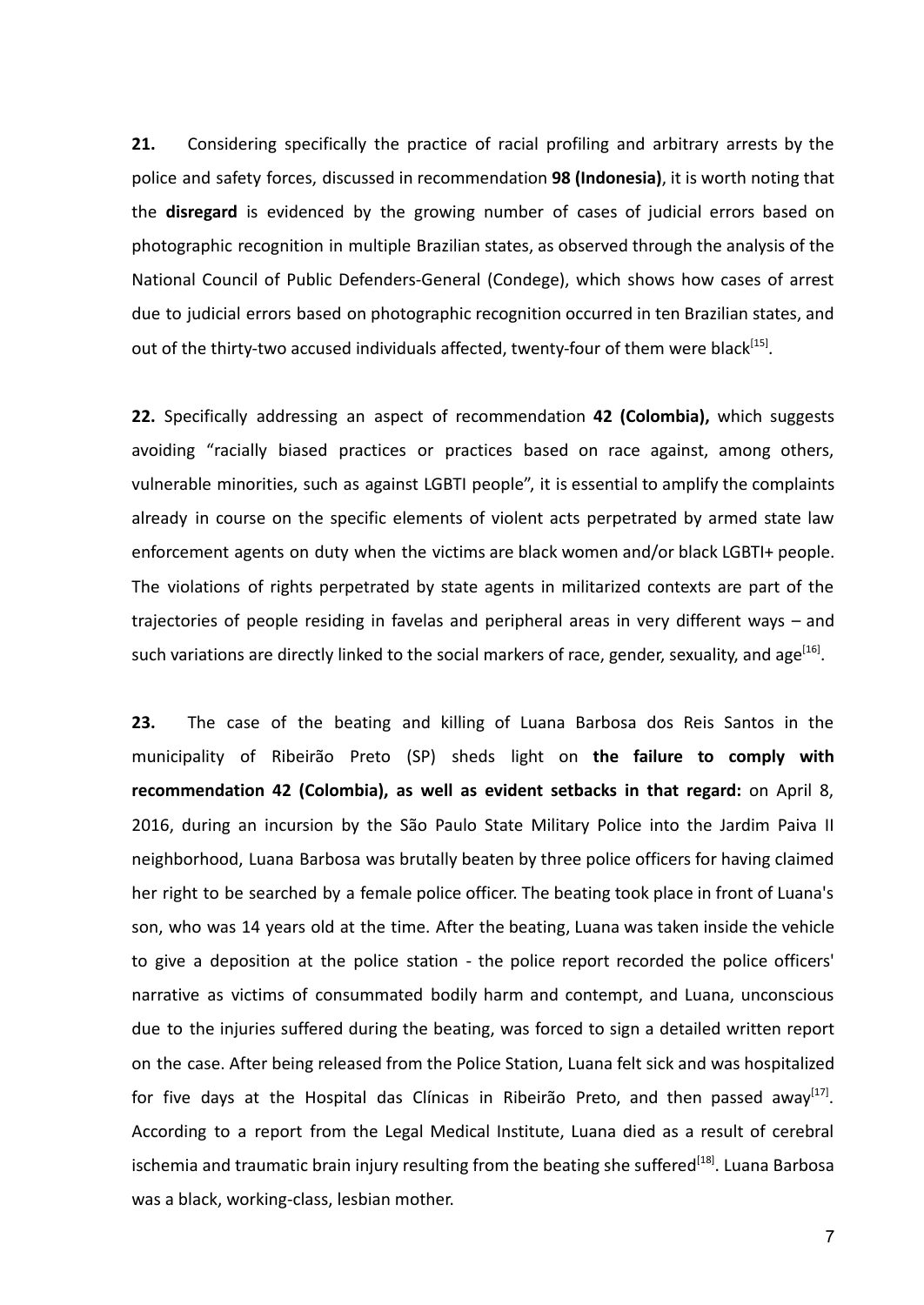**24.** The case of Luana Barbosa was mentioned in the global report of the UN High Commissioner for Human Rights<sup>[19]</sup>, when discussing human rights violations by the Brazilian Government, as an example of a case in which systemic racism was perpetrated by the State law enforcement officials against people of African descent.

**25.** In relation to Draft Bill No. 4,471/2012, mentioned in recommendation **71 (Germany)**, we must explain that "*Auto de resistência", "Resistência Seguida de Morte", "Morte por Interposição de Agentes de Estado"* ("Resistance to Authority", "Resistance Followed by Death", "Death by Interposition of State Agents"), among others terms used in Brazil refer to the same administrative procedure, in which civilian deaths by police officers are recorded in a way that protects the law enforcement agent from being arrested after being caught in the act. This instrument is based on the presumption of alleged resistance on the part of the victims and of self-defense on the part of the agents. Once the "resistance to authority" report has been drawn up, the circumstances must be ascertained in the police investigation, carried out by the civil police force, and a corresponding report must be sent to the Public Prosecution Office within 30 days for consideration, leading a request for dismissal or to move forward with a complaint.

**26.** These various denominations referring to the same administrative category were converted into a statistical category in order to better measure the lethal violence perpetrated by state agents. However, this conversion conceals many other circumstances of civilian deaths that are not accounted for by official statistical agencies, with a large portion of the total number of Brazilian citizens killed by police forces being underreported. Recommendation **71 (Germany)** directly mentions the need to change this classification, as well as the twenty-first point establishing the conviction of the State of Rio de Janeiro by the IACHR/OAS in the Favela Nova Brasília case, in 2017, which points to the need to change this classification so that the situation described by this nomenclature can be clearer and standardized.

**27.** The response of the Brazilian federal government and the state government of Rio de Janeiro was to change the nomenclature, but not the material concept and concrete content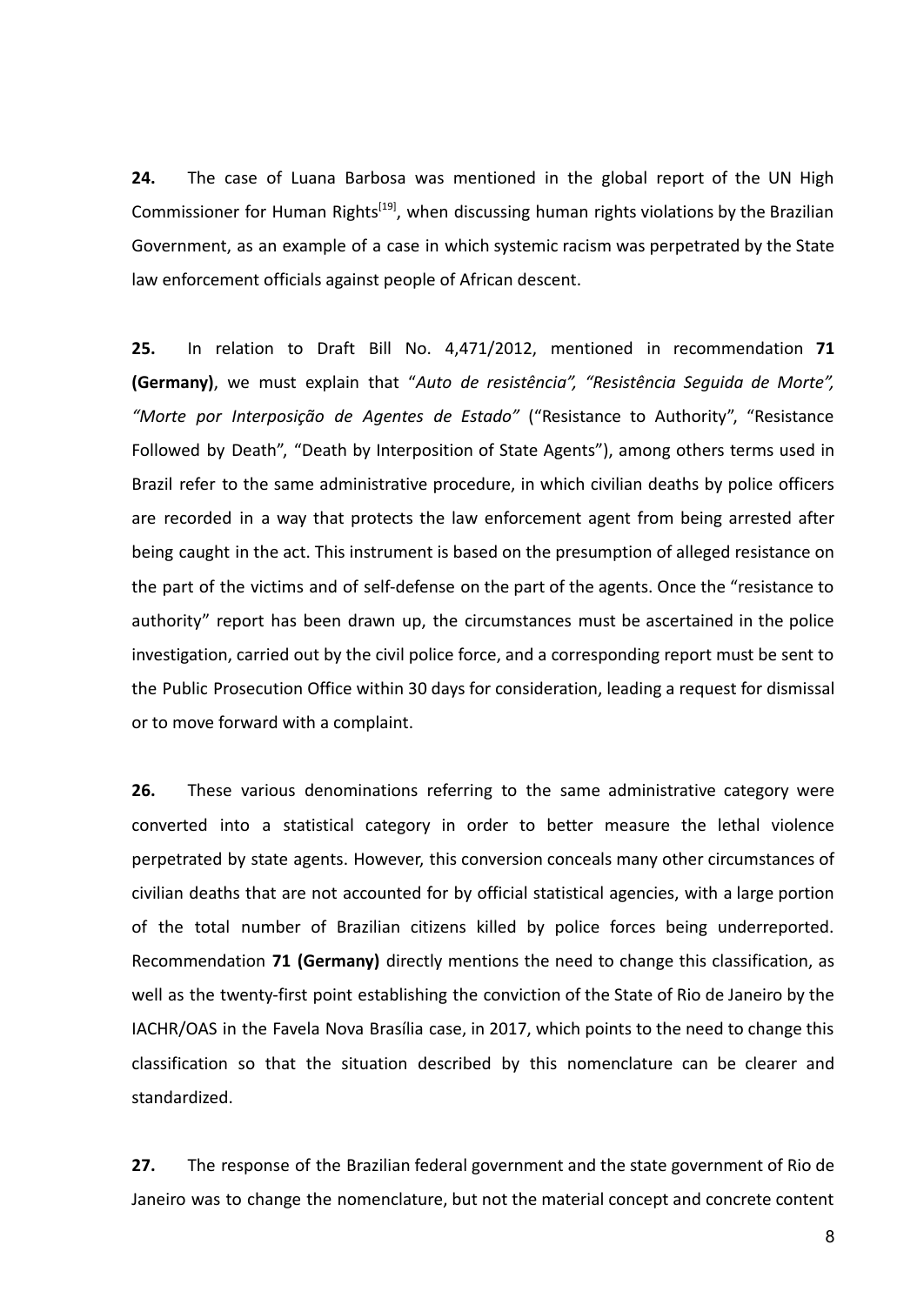that describes the circumstances of the deaths. Currently, the term "Deaths By Intervention by State Agents" is used, since expressions such as "interposition" or "resistance" have been abolished, but the statistical concept continues to describe only deaths carried out under these circumstances of alleged legitimate self-defense of the law enforcement officers<sup>[20]</sup>. As such, deaths that occurred due to the action of state agents against individuals who did not offer resistance – which therefore could not be claimed as self-defense – are not accounted for.

**28.** As an example, children and adolescents or even adult victims of recurring crossfire in police actions, who lost their lives in police actions, are not tallied and, therefore, do not enter the official statistics of deaths perpetrated by state agents. Therefore, the classification should express not only the administrative category that involves the legitimate defense of state agents, but also the deaths that effectively result from the actions of state agents, so that we may have a more realistic dimension of how many lives are lost due to state violence.

**29.** Non-compliance with recommendations **32 (United Kingdom of Great Britain and Northern Ireland), 33 (Italy), 34 (Malaysia), 42 (Colombia), 59 (Rwanda), 69 (Haiti), 70 (Venezuela), and 71 (Germany),** through emblematic cases in which the right to life was violated during actions carried out by armed agents on duty, such as the episode that became known as the Jacarezinho massacre. Invariably, these violations take place in a "war on drugs" scenario; however, the balance of these operations reveals a veritable extermination policy, not one of public safety, nor one of public health in relation to problematic drug usage.

**30.** The police operation carried out by the Civil Police Force on May 6, 2021 in the Jacarezinho favela turned into a massacre that resulted in the deaths of 28 residents. Far from being an isolated event, the Jacarezinho massacre must be understood as an emblematic episode and the culmination of the routine of massacres carried out by the police forces and endorsed by the Rio de Janeiro authorities – given that, throughout the historical series of the police operations database of the GENI/UFF, started in 1989, there are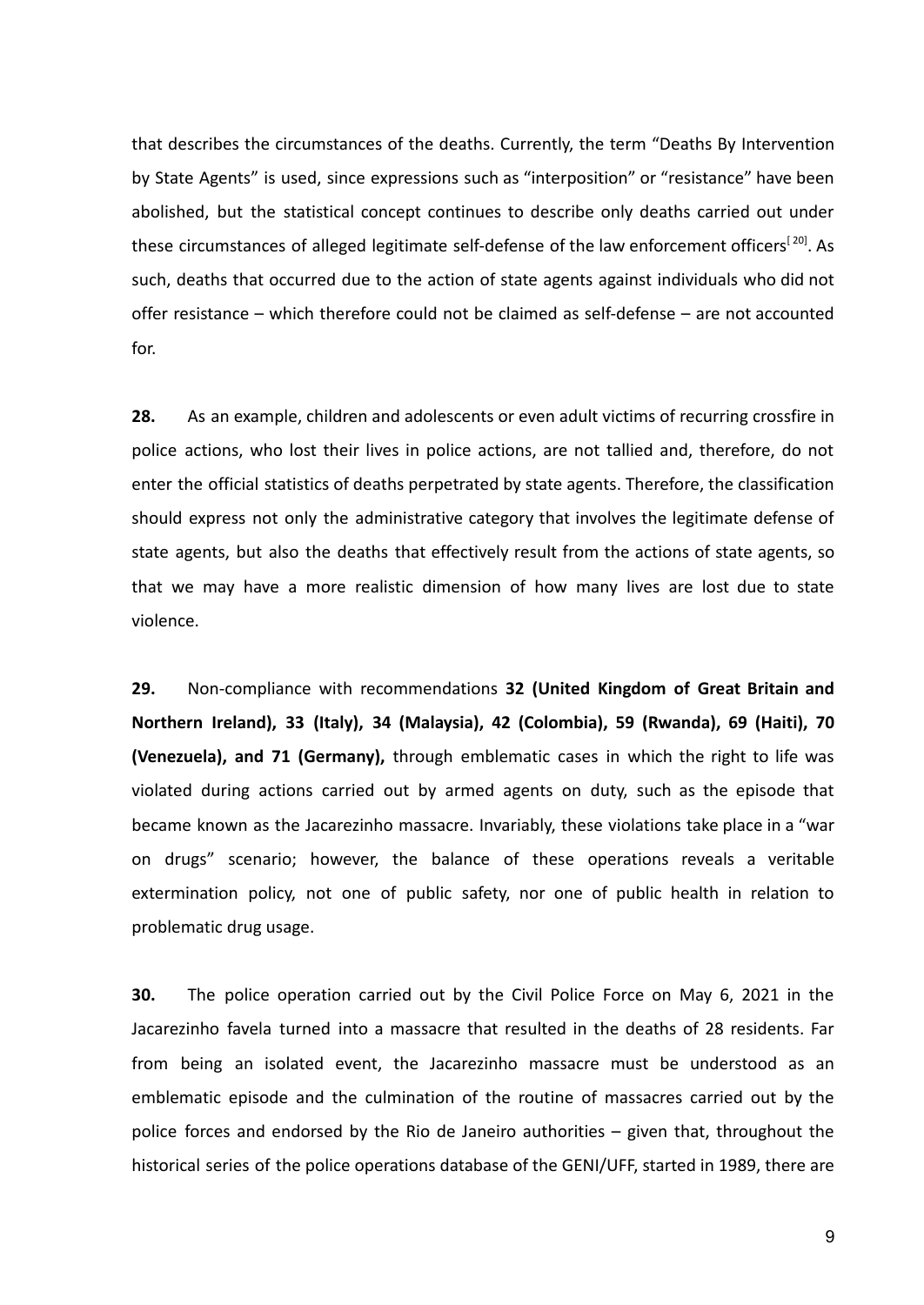no records of other police operations with such a high number of deaths –, this was the deadliest police operation in the history of Rio de Janeiro since the redemocratization period.

**31.** The deaths that occurred in the Jacarezinho favela are only surpassed in number by the so-called "Chacina da Baixada", an action orchestrated by a death squad that killed 29 people on March 31, 2005 in the municipalities of Queimados and Nova Iguaçu, in the Baixada Fluminense region. It should be noted that this previous massacre cannot be compared to the one that took place in the Jacarezinho favela because, although the participation of law enforcement officials has been proven, it was not the result of an official action, as in the case of the operation carried out in Jacarezinho. In light of this fact, it is extremely concerning that an operation carried out with the acquiescence of the law enforcement authorities, the Public Prosecutor's Office and the state governor, presents traits typically associated with death squads and largely surpassed in number of deaths the "Chacina de Vigário Geral" massacre, which resulted in 21 fatalities on August 29, 1993<sup>[21]</sup>.

**32.** The slaughter carried out during the police operation is not an exception. The GENI/UFF survey, together with the Fogo Cruzado (Crossfire) datalab proves this: between 2017 and 2020, 274 massacres occurred in Rio de Janeiro, with a total death toll of 1,058 people. Of this total number of fatalities, 801 occurred in massacres perpetrated during the 2,020 police operations carried out in the period. In other words, police forces in Rio de Janeiro killed four times more during massacres than criminal groups in the period.

**33.** To understand this phenomenon, it is important to highlight that only 15% of these police operations were motivated by a search or seizure warrant, a number that approaches the number of operations motivated by retaliation for deaths or attacks on the police unit, which represent 12.3% of all police operations in that period. When police officers are motivated by retaliation for deaths or attacks against a police unit, we find an average of 4 deaths every 10 police operations, while in police operations with a search warrant there are an average of 2 deaths every 10 operations.

**34.** Retaliation was also the motivation that culminated in the Salgueiro massacre, in the city of São Gonçalo, in the metropolitan region of Rio de Janeiro in November 2021. Like the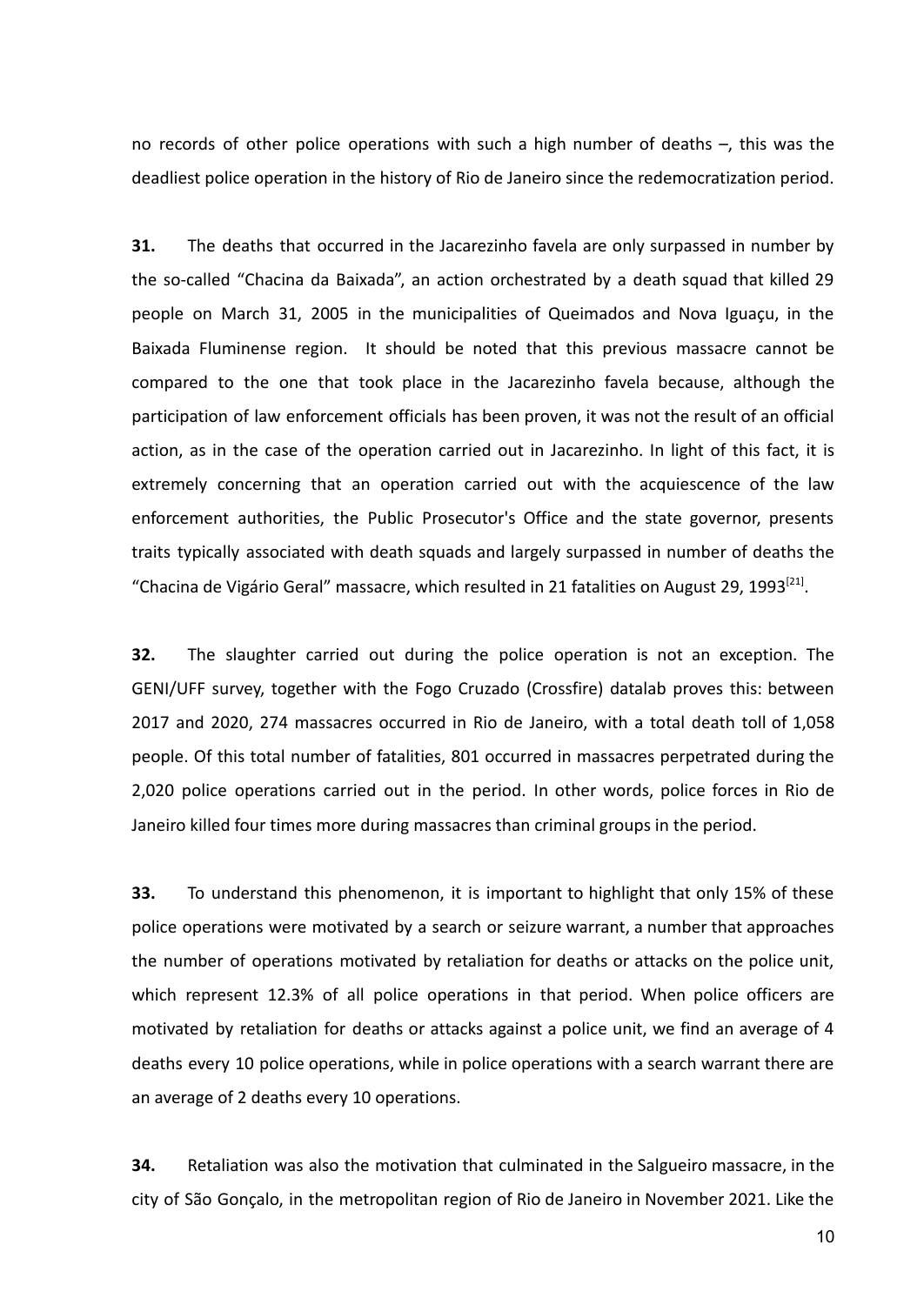Jacarezinho massacre, this case directly opposes the Federal Supreme Court's decision to suspend police operations in the state's favelas. In this brutal episode, 9 people were killed as a result of state action - parties were held to celebrate the agents involved in the operation, according to an urgent appeal sent to the United Nations High Commission by dozens of civil society organizations.

**35.** Regarding professional training on human rights, a topic addressed in recommendations **32 (United Kingdom of Great Britain and Northern Ireland), 33 (Italy), 34 (Malaysia), 39 (Rwanda), 42 (Colombia),** and **69 (Haiti)**, one may observe that the numerous actions implemented in this sense, in different Brazilian states, are not being effective – after all, violation cases continue to grow, as previously explained. Therefore, it is urgent for there to be a change in perspective prioritizing forms of democratic control of police action to the detriment of investments in training processes that are not contributing neither to the reduction of police lethality nor to the reorientation of the actions of law enforcement professionals, in accordance with international operating protocols.

**36. Recommendations 62 (Botswana), 63 (Czech Republic), 64 (France) and 71 (Germany)**, which deal with legislation on investigations into police violence cases, are not being complied with and constitute an evident setback. It is necessary to quote another excerpt from the Supreme Court decision on ADPF 635 to explain that, even in 2022, it is urgent to demand impartiality in investigations: "In any event, putting people at risk or even harming a person's life will only be admissible if, after a thorough impartial investigation carried out by the Public Prosecutor's Office, it is concluded that said action was necessary to exclusively protect life - and no other property - from an imminent and concrete threat"<sup>[22]</sup>. The demand for independent investigations remains a priority in the set of claims of social movements led by family members of victims of violent actions by the Brazilian safety forces – a fact that deserves increased attention in the current political context. Here, one must emphasize the evident failure to comply with the guidelines established by the Minnesota Protocol, as well as the disregard towards the judgment of the Inter-American Court of Human Rights in the case of Favela Nova Brasília v. Brazil, which determined that the investigation of deaths resulting from police action must be carried out by an independent body separate from the state entity involved in the incident, "assisted by police personnel,

11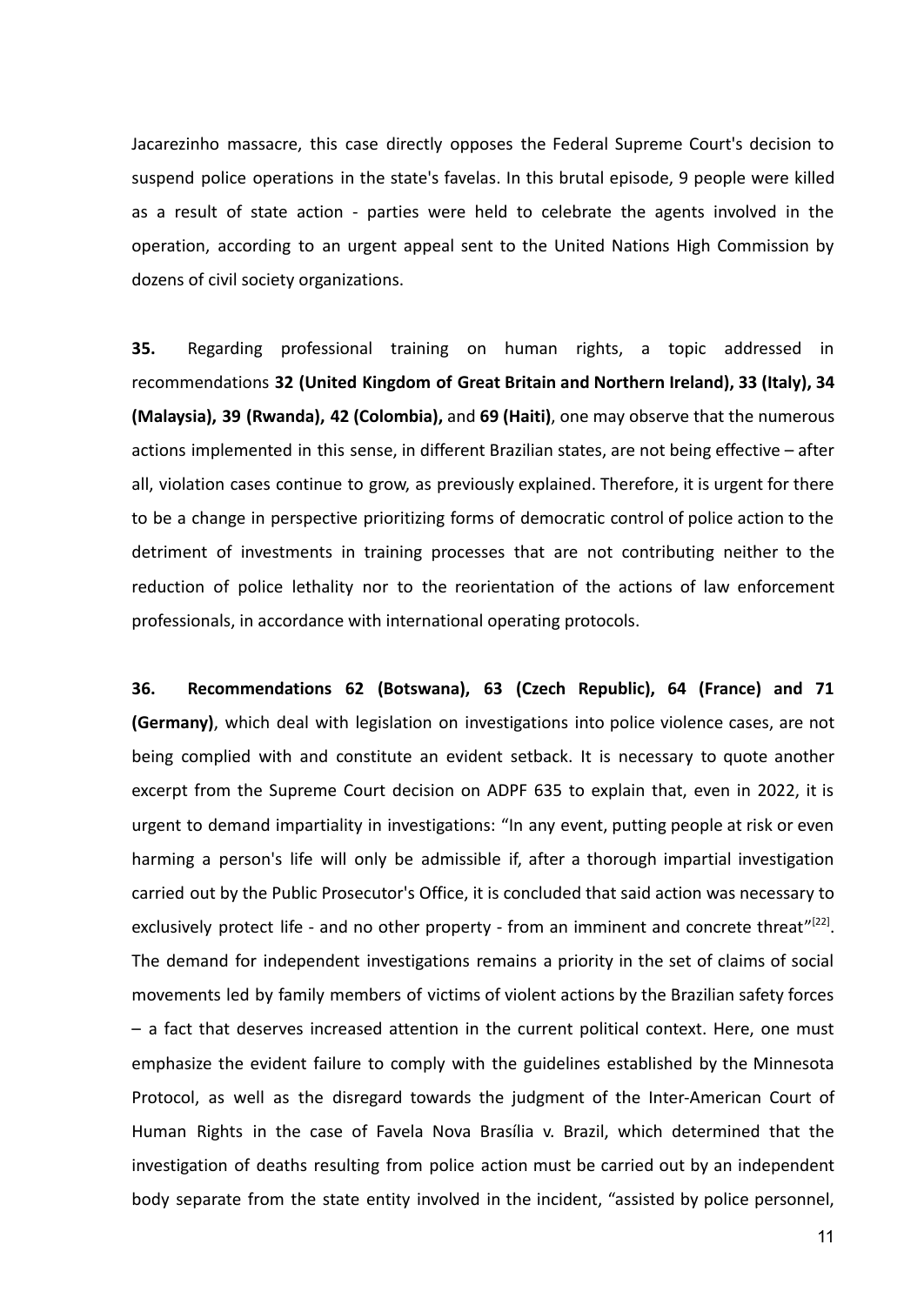criminal and administrative technicians outside the law enforcement department to which the possible accused individual or people belong"<sup>[23]</sup>.

**37.** Finally, considering the Sustainable Development Goals of the 2030 Agenda, in particular objective 16 - Peace, justice and effective institutions, this report explains that Brazilian political decisions made in different spheres of power, mainly Federal and state government decisions in the realm of public safety, are moving in the opposite direction of 1) significantly reducing "all forms of violence and related mortality rates" (SDG 16) and 2) promoting the Rule of Law, assuring equal access to justice for all people (SDG 16).

## **RECOMMENDATIONS OF THE PRESENT ORGANIZATIONS**

**38.** Creation of expert bodies separate from the Public Safety Secretariats and outside the Civil Law Enforcement structure of each state of the federation;

**39.** Suspension of the secrecy over all police action protocols;

**40.** Suspension of the use of helicopters by the public safety forces as platforms for firing and instruments of terror;

**41.** Creation of a Judicial Observatory on Civil Police in each state;

**42.** External control of the police with the possibility of ample participation of social movements and civil society organizations, especially mothers and relatives of victims of State violence;

**43.** Improvement in the elucidation rate of Deaths by Intervention of State Agents, which currently stands at 31.2%;

**44.** Creation of an effective mechanism to control the weapons and ammunition used in police operations;

**45.** Preparation and public presentation of state plans aimed at reducing police lethality and controlling human rights violations by security forces; said plans are to contain objective measures, specific schedules and forecasts of the resources necessary for their implementation; such plans should include the development of public protocols for the proportional and progressive use of force, in accordance with the Constitution and international standards, especially those provided for in the Basic Principles on the Use of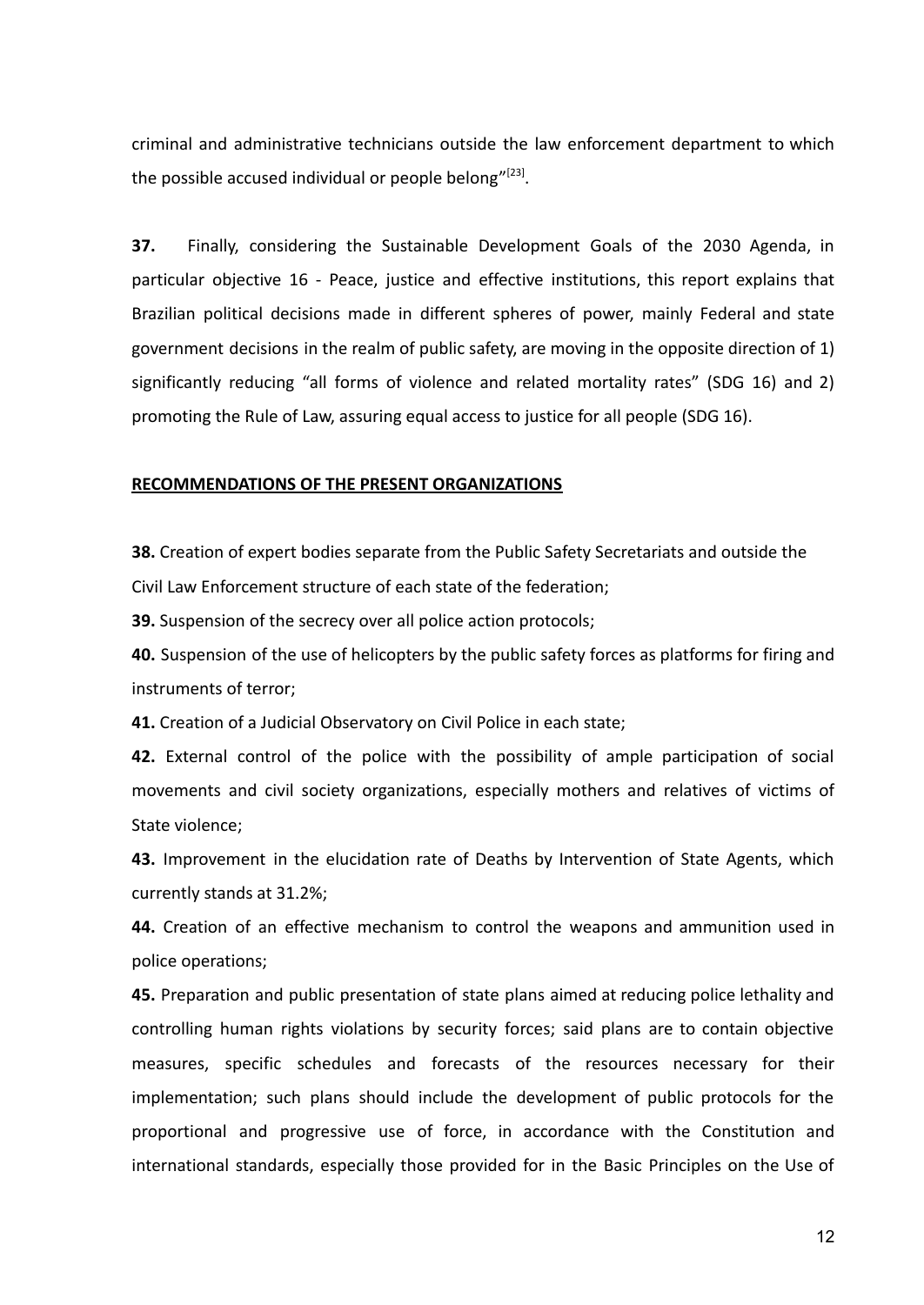Force and Firearms by Law Enforcement Officials, in addition to the possibility of ample participation of social movements and civil society organizations;

**46.** Elaboration of public protocols for interactions with law enforcement and personal searches, seeking to minimize the practice of racial profiling;

**47.** Measures aimed at improving the working conditions of law enforcement agents;

**48.** Measures aimed at solving the problem of the absence or insufficiency of psychological support for police officers; and

**49.** Provision for temporary removal from policing functions in the field of agents involved in deaths in police operations (in line with the plan claimed in the request for the provisional measure in ADPF 635, already granted in February 2022 in a decision of the Federal Supreme Court).

**50.** Elaboration of protocols aimed at educating and training police officers in the areas of gender, gender identity, sexuality, race and other markers, with the ample participation of social movements and civil society organizations, aiming at avoiding discrimination towards vulnerable groups;

## **ANNEXES**

**5.1.** Graph 1: Deaths due to State agent intervention in the RMRJ (average and absolute values, 2007-2020)



[Legend: Início UPPs = Start of the Pacifying Police Units; Início Sistema de Metas = Start of the Goal System; Início fim UPPs = Start of the demobilization of Pacifying Police Units; Desmontagem Sistema de Metas = Undoing of the Goal System; Crise sócio-econômica = Socio-economic crisis; Recuperação fiscal = Tax recovery; Intervenção federal = Federal intervention; Fim SESEG = End of SESEG; Total Anual = Annual Total; Média 2007-2020 = Average 2007-2020; Total em 2020 = Total in 2020] Source: GENI/UFF; Data: ISP - RJ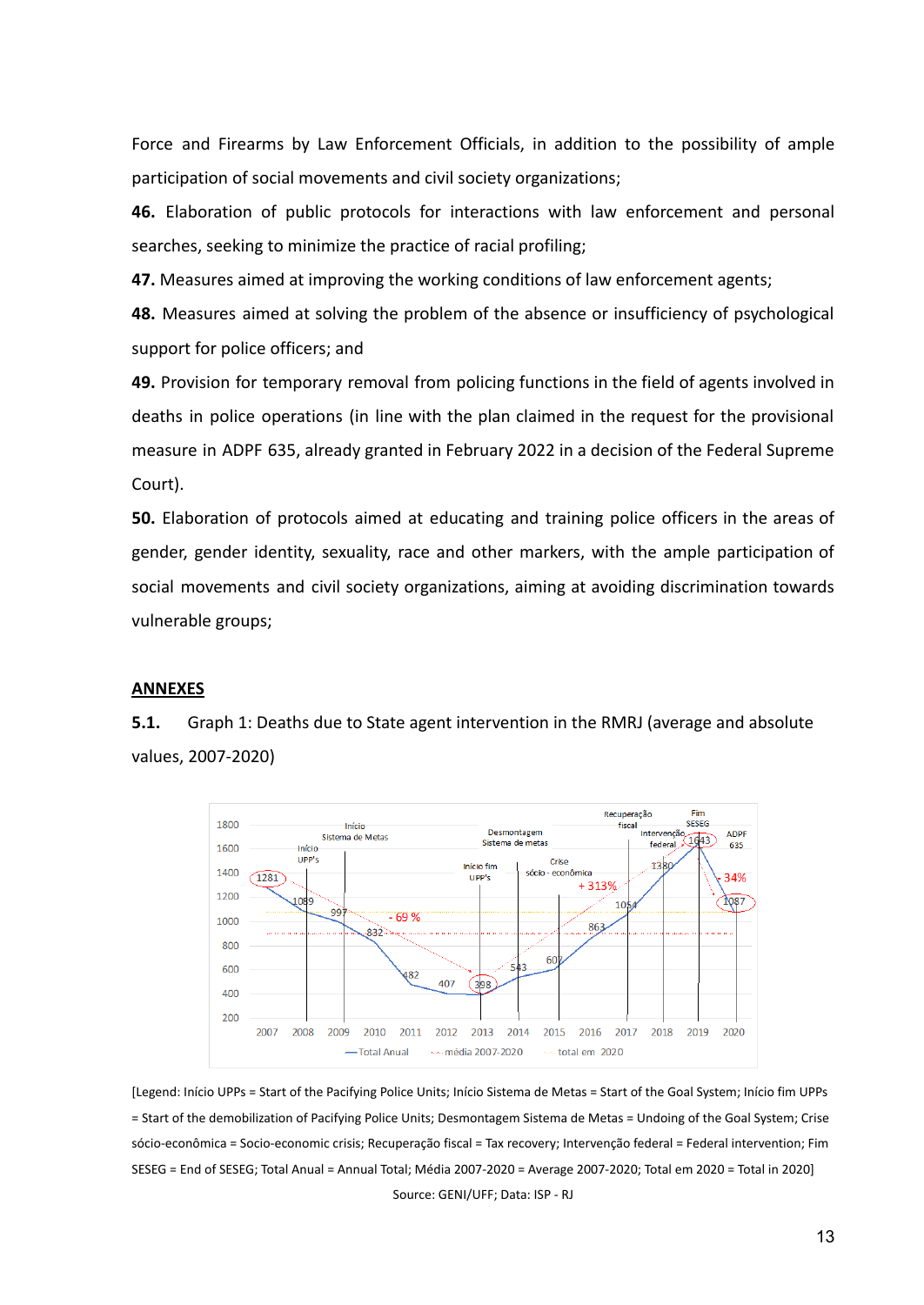**5.2.** Graph 2: Deaths due to State agent intervention in the RMRJ (January 2020 to April 2021)





**5.3.** Matrix of recommendations made to Brazil in the 3rd Cycle of the UPR regarding the topic of police lethality.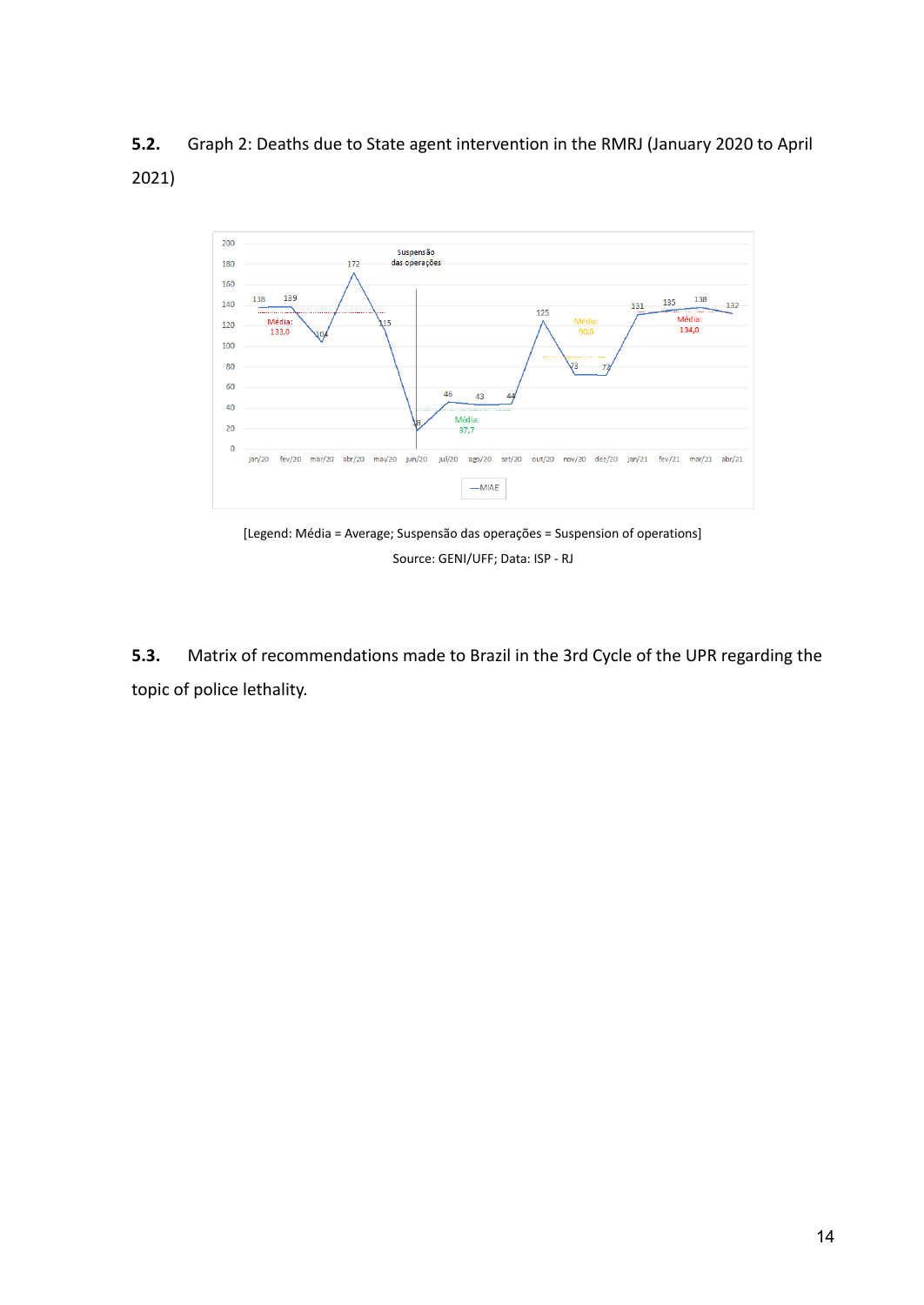| Recommendation                                                                                                                                                                                                                                | <b>Recommending country</b>                                      | <b>Brazil's</b> | <b>Topics covered</b>                                                                                                                                                                                                                                                                     | Degree of                                                   | <b>Suggested new recommendations</b>                                                                                                                                                                                                                                                              |
|-----------------------------------------------------------------------------------------------------------------------------------------------------------------------------------------------------------------------------------------------|------------------------------------------------------------------|-----------------|-------------------------------------------------------------------------------------------------------------------------------------------------------------------------------------------------------------------------------------------------------------------------------------------|-------------------------------------------------------------|---------------------------------------------------------------------------------------------------------------------------------------------------------------------------------------------------------------------------------------------------------------------------------------------------|
|                                                                                                                                                                                                                                               |                                                                  | stance          |                                                                                                                                                                                                                                                                                           | implementation                                              |                                                                                                                                                                                                                                                                                                   |
| 32. Introduce mandatory human<br>training<br>for<br>rights<br>law<br>enforcement institutions<br>and<br>implement an evidence-based<br>policing program to reduce police<br>killings by 10% over the Universal<br>Periodic Review cycle;      | Kingdom of Great<br>United<br><b>Britain</b><br>Northern Ireland | Supported       | A53 Professional training in human<br>rights;<br>A42 Institutions & policies - General<br>S16 SDG 16 - peace, justice and strong<br>institutions<br>Affected persons:<br>- law enforcement / police officials                                                                             | Ineffective<br>implementation<br>or<br>unmet recommendation | Suspension of the use of<br>helicopters by the public<br>safety forces as platforms<br>for firing and instruments of<br>terror;                                                                                                                                                                   |
| 33. Implement human rights<br>training programs for safety<br>forces, emphasizing the use of<br>force according to the criteria of<br>necessity and proportionality;                                                                          | Italy                                                            | Supported       | A53 Professional training in human<br>rights<br>A42 Institutions & policies - General<br>S16 SDG 16 - peace, justice and strong<br>institutions<br>Affected persons:<br>- law enforcement / police officials                                                                              | Ineffective<br>implementation<br>or<br>unmet recommendation | Measures aimed at solving<br>the problem of the absence<br>insufficiency<br>of<br>or<br>psychological support for<br>police officers; and                                                                                                                                                         |
| 34. Continue to improve human<br>rights education and training for<br>law enforcement agencies, civil<br>servants and prison officers;                                                                                                        | Malaysia                                                         | Supported       | A53 Professional training in human<br>rights<br>D26 Conditions of detention<br>S16 SDG 16 - peace, justice and strong<br>institutions<br>Affected persons:<br>- persons deprived of their liberty<br>- law enforcement / police officials                                                 | Ineffective<br>implementation<br>or<br>unmet recommendation | Preparation<br>and<br>public<br>presentation of state plans<br>aimed at reducing police<br>lethality and controlling<br>human rights violations by<br>security forces, containing<br>objective measures, specific<br>schedules, and forecasts of<br>the resources necessary for<br>implementation |
| 42. Redoubling capacity building<br>efforts for all safety forces with<br>of<br>goal<br>preventing<br>the<br>racially-biased or race-oriented<br>practices, among others, against<br>vulnerable minorities, such as<br>against LGBTI persons; | Colombia                                                         | Supported       | B31 Equality & non-discrimination<br>A42 Institutions & policies - General<br>G1 Members of minorities<br>S10 SDG 10 - inequality<br>S16 SDG 16 - peace, justice and strong<br>institutions<br>Affected persons:<br>- lesbian, gay, bisexual, transgender<br>and intersex persons (LGBTI) | Ineffective<br>implementation<br>or<br>unmet recommendation | Elaboration of protocols<br>aimed at educating and<br>training police officers in the<br>areas of gender, gender<br>identity, sexuality, race and<br>other markers, with the<br>ample participation of social<br>movements and civil society<br>organizations, aiming at                          |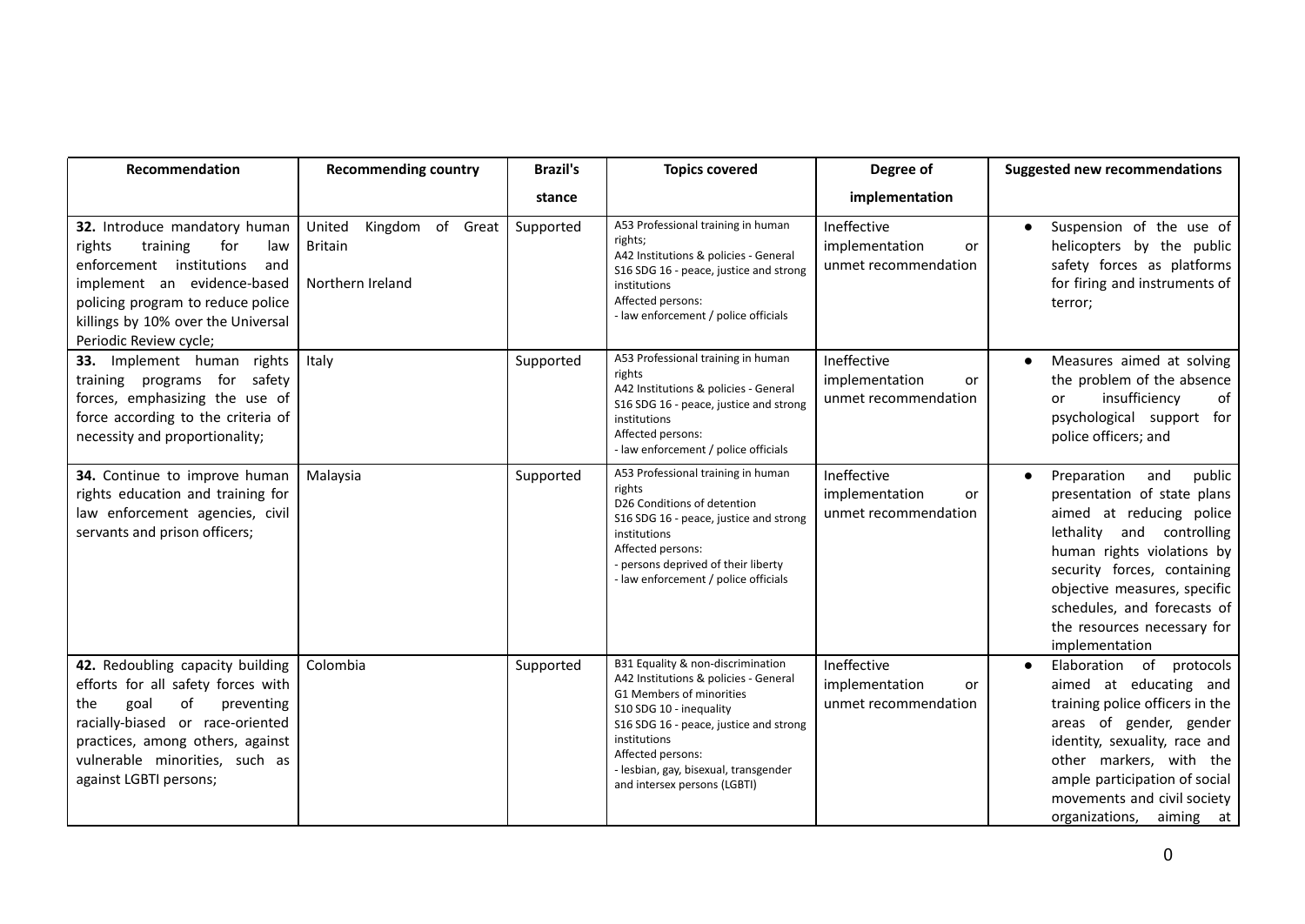|                                                                                                                                                                                                                                                                                                                                                                              |                |           |                                                                                                                                                                                                                                                                                                  |                                                             | avoiding<br>discrimination<br>towards vulnerable groups;                                                                                                                                                                                                                                             |
|------------------------------------------------------------------------------------------------------------------------------------------------------------------------------------------------------------------------------------------------------------------------------------------------------------------------------------------------------------------------------|----------------|-----------|--------------------------------------------------------------------------------------------------------------------------------------------------------------------------------------------------------------------------------------------------------------------------------------------------|-------------------------------------------------------------|------------------------------------------------------------------------------------------------------------------------------------------------------------------------------------------------------------------------------------------------------------------------------------------------------|
| 59. Strengthen measures to<br>prevent abuse by some<br>law<br>enforcement officials, including<br>through<br>appropriate<br>human<br>rights training;                                                                                                                                                                                                                        | Rwanda         | Supported | A42 Institutions & policies - General<br>A53 Professional training in human<br>rights<br>D1 Civil & political rights - general<br>measures of implementation<br>S16 SDG 16 - peace, justice and strong<br>institutions<br>Affected persons:<br>- general<br>- law enforcement / police officials | Ineffective<br>implementation<br>or<br>unmet recommendation | Suspension of the secrecy<br>all<br>police action<br>over<br>protocols;<br>Creation of an effective<br>mechanism to control the<br>weapons and ammunition<br>used in police operations;                                                                                                              |
| 63. Strengthen the prevention<br>effectiveness<br>οf<br>and<br>investigations on cases of police<br>brutality through the more<br>efficient supervision and training<br>of law enforcement officers in the<br>of<br>human<br>subject<br>rights,<br>especially the military police, and<br>ensuring accountability for any<br>acts of police brutality that are<br>committed; | Czech Republic | Supported | B51 Right to an effective remedy<br>A53 Professional training in human<br>rights<br>B52 Impunity<br>S16 SDG 16 - peace, justice and strong<br>institutions<br>Affected persons:<br>- law enforcement / police officials                                                                          | Ineffective<br>implementation<br>or<br>unmet recommendation | Creation of expert bodies<br>separate from the Public<br>Safety Secretariats;<br>External control of the<br>police with the possibility of<br>ample participation of social<br>movements and civil society<br>especially<br>organizations,<br>mothers and relatives of<br>victims of State violence; |
| 62. Ensure the continuity of<br>investigations and the application<br>of recommended actions against<br>committed<br>by<br>abuses<br>law<br>enforcement officers as a way to<br>prevent further violations;                                                                                                                                                                  | Botswana       | Supported | D51 Administration of justice & fair<br>trial<br>D1 Civil & political rights - general<br>measures of implementation<br>S16 SDG 16 - peace, justice and strong<br>institutions<br>Affected persons:<br>- law enforcement / police officials                                                      | Ineffective<br>implementation<br>or<br>unmet recommendation | in<br>the<br>Improvement<br>elucidation rate of Deaths<br>by Intervention<br>of State<br>Agents, which<br>currently<br>stands at 31.2%;                                                                                                                                                              |
| 64. Ensuring that acts of violence<br>perpetrated by members of the<br>safety forces are duly prosecuted<br>in order to fight impunity;                                                                                                                                                                                                                                      | France         | Supported | B51 Right to an effective remedy<br>B52 Impunity<br>S16 SDG 16 - peace, justice and strong<br>institutions<br>Affected persons:<br>- law enforcement / police officials                                                                                                                          | Ineffective<br>implementation<br>or<br>unmet recommendation | Creation<br>of a<br>Judicial<br>$\bullet$<br>Observatory on Civil Police<br>in each state;                                                                                                                                                                                                           |
| 65. Take further steps to prevent<br>violence against people of African<br>descent;                                                                                                                                                                                                                                                                                          | South Korea    | Supported | B51 Right to an effective remedy<br>G1 Members of minorities<br>S16 SDG 16 - peace, justice and strong<br>institutions                                                                                                                                                                           | Ineffective<br>implementation<br>or<br>unmet recommendation | Elaboration<br>of<br>protocols<br>aimed<br>at educating and<br>training police officers in the                                                                                                                                                                                                       |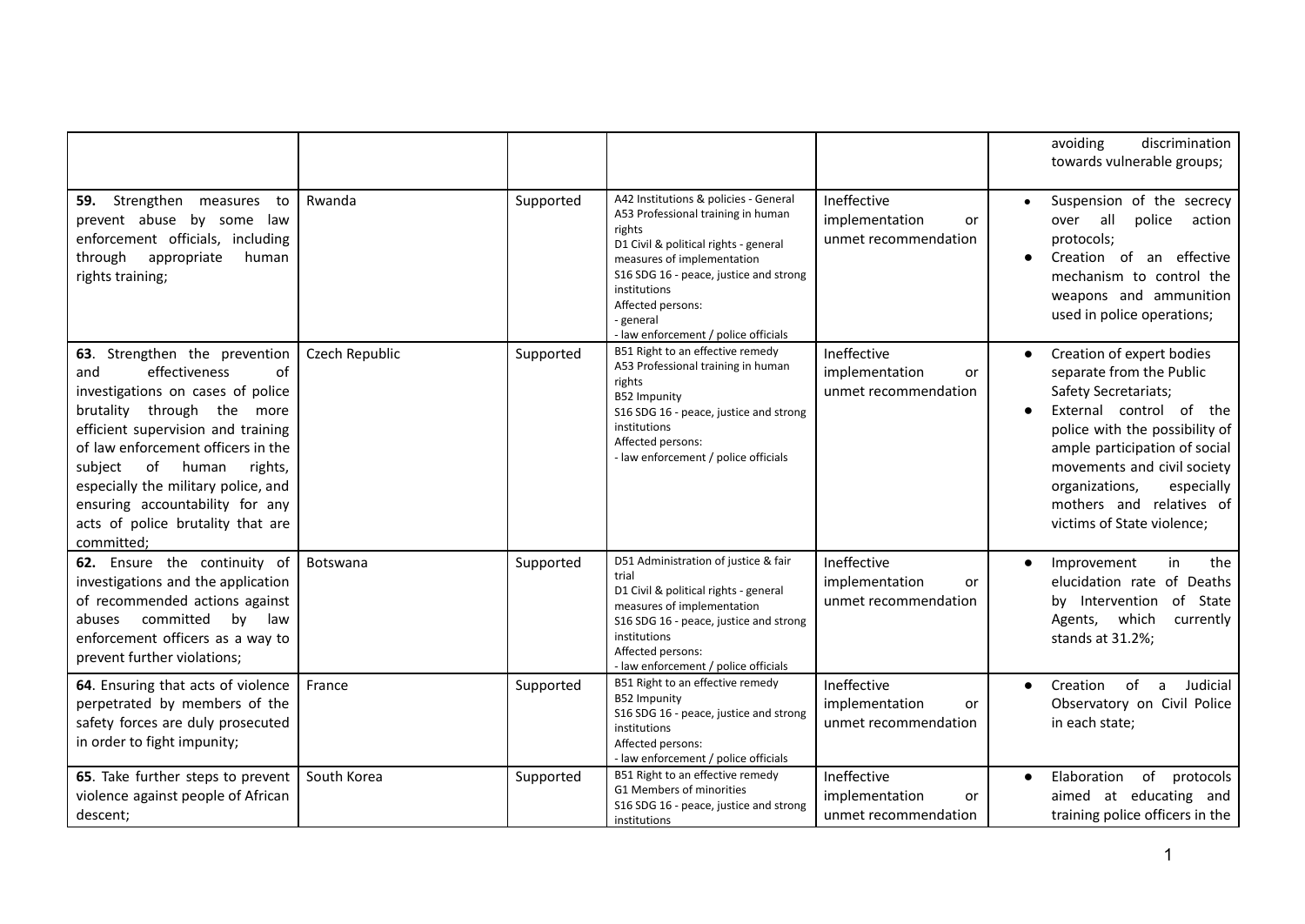|                                                                                                                                                                                                                                                                                                                                   |                                           |           | Affected persons:<br>- minorities/ racial, ethnic, linguistic,<br>religious or descent-based groups                                                                                                                                                                                                                                          |                                                             | areas of gender, gender<br>identity, sexuality, race and<br>other markers, with the<br>ample participation of social<br>movements and civil society<br>organizations, aiming at<br>discrimination<br>avoiding<br>towards vulnerable groups;                                                                                                        |
|-----------------------------------------------------------------------------------------------------------------------------------------------------------------------------------------------------------------------------------------------------------------------------------------------------------------------------------|-------------------------------------------|-----------|----------------------------------------------------------------------------------------------------------------------------------------------------------------------------------------------------------------------------------------------------------------------------------------------------------------------------------------------|-------------------------------------------------------------|----------------------------------------------------------------------------------------------------------------------------------------------------------------------------------------------------------------------------------------------------------------------------------------------------------------------------------------------------|
| 69. Take all necessary measures<br>to reduce homicide rates among<br>Afro-Brazilian men, particularly<br>educational<br>through<br>robust<br>programs tailored to their needs,<br>following<br>second<br>cycle<br>119,138,<br>recommendations<br>119,154, 119,157,<br>119,158,<br>119,159, and 119,160;                           | Haiti                                     | Supported | E51 Right to education - General<br>A42 Institutions & policies - General<br>G1 Members of minorities<br>S10 SDG 10 - inequality<br>S16 SDG 16 - peace, justice and strong<br>institutions<br>Affected persons:<br>- minorities/ racial, ethnic, linguistic,<br>religious or descent-based groups                                            | Ineffective<br>implementation<br>or<br>unmet recommendation | Improvement<br>in<br>the<br>elucidation rate of Deaths<br>by Intervention of State<br>Agents, which<br>currently<br>stands at 31.2%;                                                                                                                                                                                                               |
| 70. Refrain from resorting to<br>and<br>extrajudicial<br>violence<br>executions committed by safety<br>forces, especially with regard to<br>the "war on drugs";                                                                                                                                                                   | Republic<br>Bolivarian<br>of<br>Venezuela | Supported | D22 Extrajudicial, summary or<br>arbitrary executions<br>S16 SDG 16 - peace, justice and strong<br>institutions<br>Affected persons:<br>- judges, lawyers and prosecutors<br>- law enforcement / police officials                                                                                                                            | Ineffective<br>implementation<br>or<br>unmet recommendation | Overhaul of the criminal<br>$\bullet$<br>drug policy.                                                                                                                                                                                                                                                                                              |
| 71. End extrajudicial executions<br>and the impunity associated with<br>them, including through the<br>passing of Bill No. 4,471/2012,<br>abolishing the classification of<br>"resisting arrest followed<br>bv<br>death" and assuring that all<br>deaths after police interventions<br>are investigated in an unbiased<br>manner; | Germany                                   | Supported | D22 Extrajudicial, summary or<br>arbitrary executions<br><b>B52 Impunity</b><br>A41 Constitutional and legislative<br>framework<br>D51 Administration of justice & fair<br>trial<br>S16 SDG 16 - peace, justice and strong<br>institutions<br>Affected persons:<br>- judges, lawyers and prosecutors<br>- law enforcement / police officials | Ineffective<br>implementation<br>or<br>unmet recommendation | Provision<br>for<br>temporary<br>$\bullet$<br>policing<br>removal<br>from<br>functions in the field of<br>agents involved in deaths in<br>police operations (in line<br>with the plan claimed in the<br>request for the provisional<br>measure in ADPF 635,<br>already granted in February<br>2022 in a decision of the<br>Federal Supreme Court). |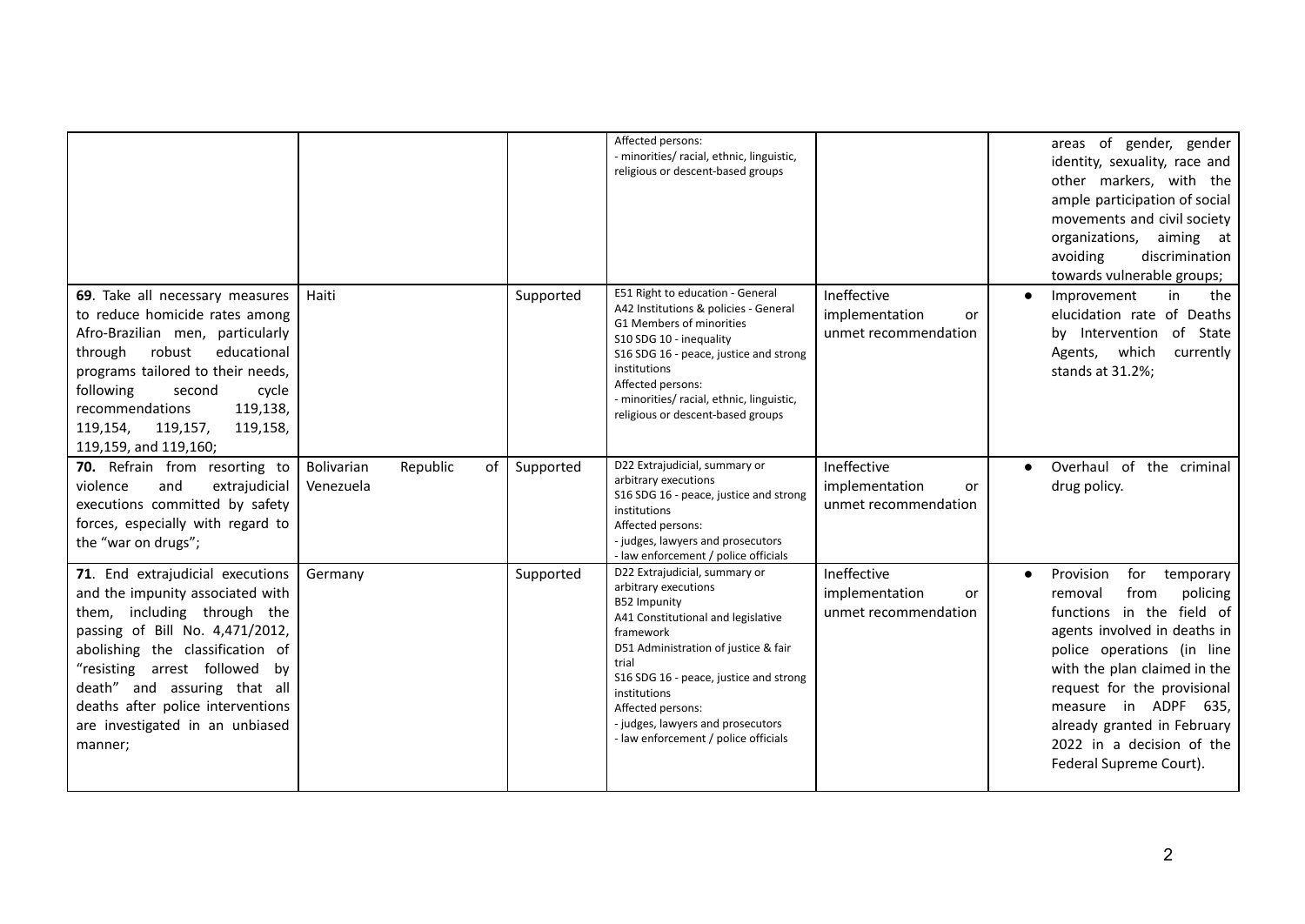| 98. Intensify efforts to abolish   Indonesia<br>profiling and<br>arbitrary  <br>racial<br>arrests by police and safety<br>forces; |  | Supported | D33 Arbitrary arrest and detention<br>  S16 SDG 16 - peace, justice and strong   implementation<br>institutions<br>Affected persons:<br>- persons deprived of their liberty<br>- law enforcement / police officials | Ineffective<br>or<br>unmet recommendation | 4.9. Elaboration of public<br>protocols for interactions<br>with law enforcement and<br>personal searches, seeking<br>to minimize the practice of<br>racial filtering; |
|-----------------------------------------------------------------------------------------------------------------------------------|--|-----------|---------------------------------------------------------------------------------------------------------------------------------------------------------------------------------------------------------------------|-------------------------------------------|------------------------------------------------------------------------------------------------------------------------------------------------------------------------|
|-----------------------------------------------------------------------------------------------------------------------------------|--|-----------|---------------------------------------------------------------------------------------------------------------------------------------------------------------------------------------------------------------------|-------------------------------------------|------------------------------------------------------------------------------------------------------------------------------------------------------------------------|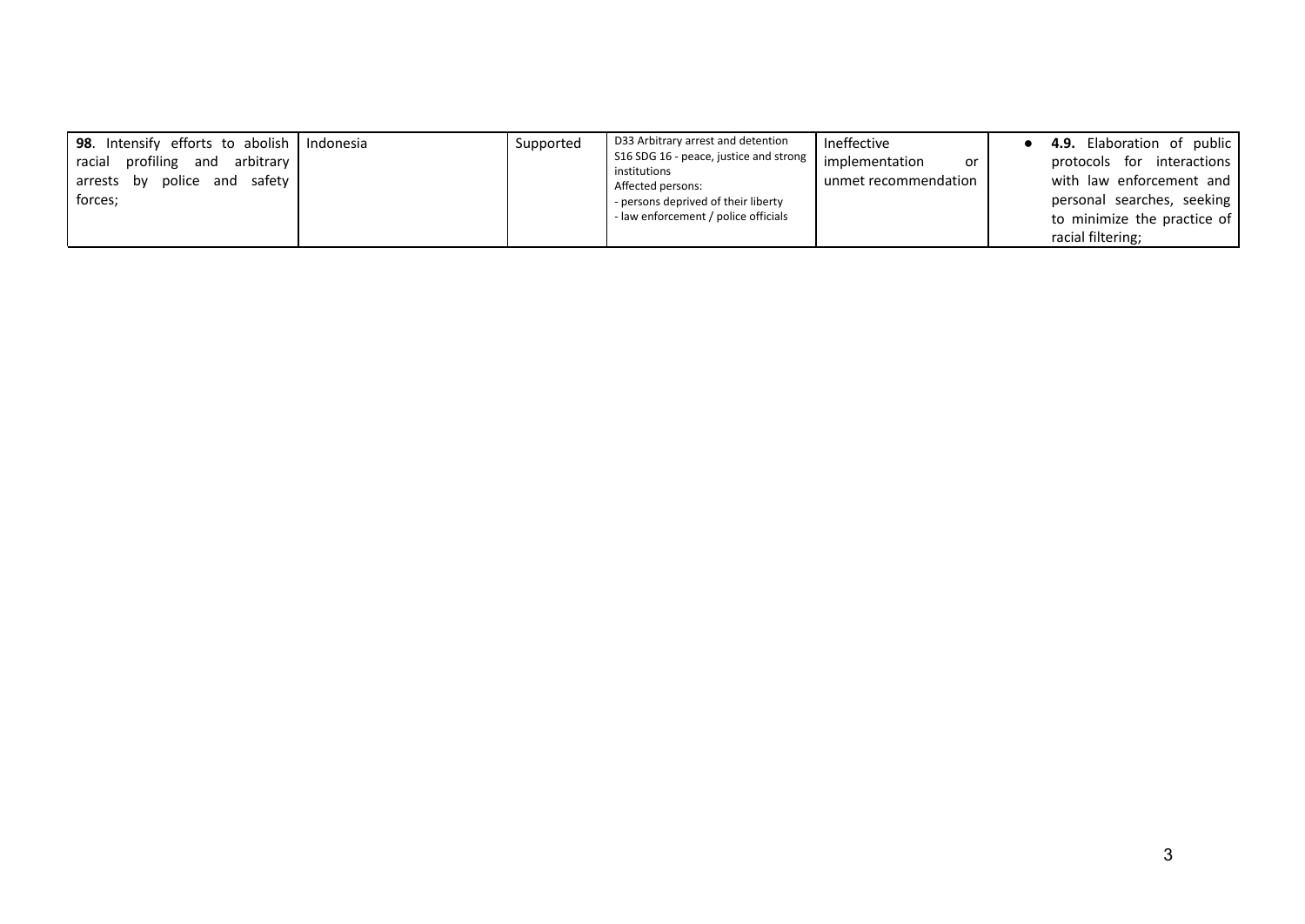**5.4.** List of organizations that subscribe to the report with contact information.

# **● Conectas Direitos Humanos**

**Address**: Avenida Paulista, 575, 19º andar, CEP: 01311-911, São Paulo/SP. **Contacts:** [violencia\\_institucional@conectas.org](mailto:violencia_institucional@conectas.org) / + 55 (11) 3884-7440 / [www.conectas.org](http://www.conectas.org)

# **● Grupo de Estudos dos Novos Ilegalismos**

**Address:** Rua Miguel de Frias, 9, CEP: 24220-900, Niterói/RJ. **Contacts:** [danielhirata@id.uff.br](mailto:danielhirata@id.uff.br) / [www.geni.uff.br](http://www.geni.uff.br)

# **● Iniciativa Direito à Memória e Justiça Racial**

**Address:** Rua Doutor Lauro Neiva, nº 32, CEP: 25020-040, Duque de Caxias/RJ. Contacts: [dmj.racial@gmail.com](mailto:dmj.racial@gmail.com) / +55 (21) 99998-0238 / [www.dmjracial.com](http://www.dmjracial.com)

# **● Instituto de Defesa da População Negra**

**Address:** Rua Amaro Rangel, 32, sobreloja, CEP: 20970-006, Rio de Janeiro/RJ. **Contact** : [contato@institutodpn.org](mailto:contato@institutodpn.org) / + 55 (21) 98764-9116

# **● Justiça Global**

**Address:** Av. Presidente Wilson, 165/1108, CEP: 20030-020, Rio de Janeiro/RJ.

**Contacts** : [juridico@global.org.br](mailto:juridico@global.org.br) / +55 (21) 2544-2320 / [www.global.org.br](http://www.global.org.br)

<sup>[1]</sup> UN, Commission on Human Rights. "Civil and Political Rights, including the questions of Torture and Detention." ReportoftheSpecialRapporteur, Sir Nigel Rodley, submittedpursuanttoCommissiononHumanRightsresolution 2000/43. AddendumVisittoBrazil. Document E/CN.4/2001/66/Add.2. Paragraph 158

<sup>[2]</sup> The document can be accessed at [http://www.stf.jus.br/portal/authenticacao/authenticarDocumento.asp](http://www.stf.jus.br/portal/autenticacao/autenticarDocumento.asp) under code 9E88-9E1A-6ADC-94E4 and password 1F7B-16C1-8FFE-12D2. Accessed on Mar 26, 2022. [3] [https://www.planalto.gov.br/ccivil\\_03/Constituicao/Constituicao.htm](https://www.planalto.gov.br/ccivil_03/Constituicao/Constituicao.htm)

<sup>[4]</sup> Available at:

[https://geni.uff.br/wp-content/uploads/sites/357/2021/04/Relatorio-audiencia\\_balanco\\_final\\_22\\_03\\_2021-1.p](https://geni.uff.br/wp-content/uploads/sites/357/2021/04/Relatorio-audiencia_balanco_final_22_03_2021-1.pdf) [df](https://geni.uff.br/wp-content/uploads/sites/357/2021/04/Relatorio-audiencia_balanco_final_22_03_2021-1.pdf) . Accessed on Mar 26, 2022.

<sup>[5]</sup> Monteiro, J., Fagundes E. e Guerra, J (2020). Letalidade policial e criminalidade violenta. Revista de Administração Pública, 54(6), 1772-1783.

<sup>[6]</sup> Banco Interamericano de Desenvolvimento (BID) (2018). Crimen y violencia, un obstáculo para el desarollo de las ciudades de América Latina y el Caribe. Available at: